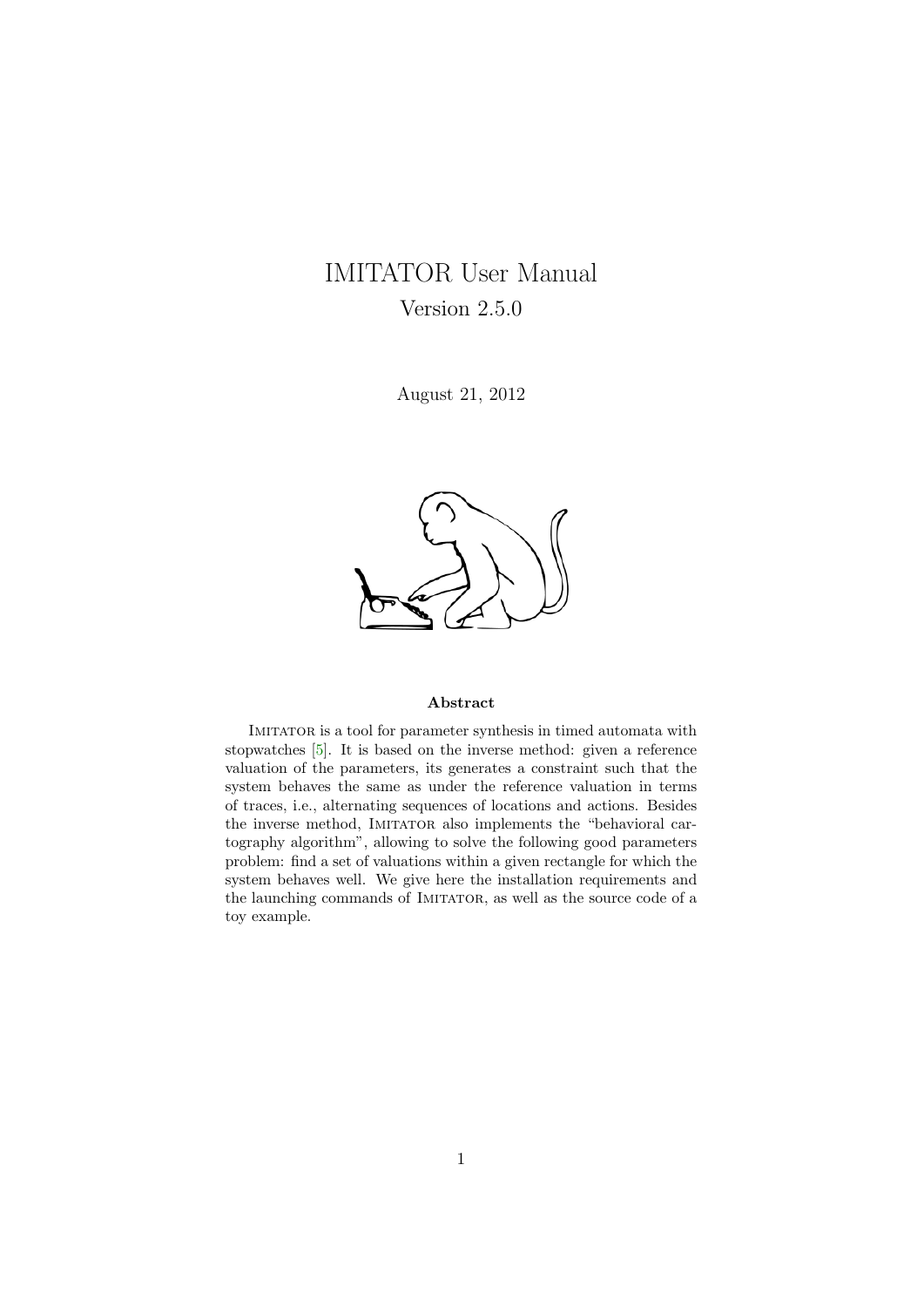# Contents

| 1                        |                         | Introduction                                                                       | 3              |  |  |  |  |  |
|--------------------------|-------------------------|------------------------------------------------------------------------------------|----------------|--|--|--|--|--|
| $\bf{2}$                 |                         | <b>Installing IMITATOR</b><br>3                                                    |                |  |  |  |  |  |
| 3                        | Implementation          |                                                                                    |                |  |  |  |  |  |
|                          | 3.1                     |                                                                                    | 3              |  |  |  |  |  |
|                          | $3.2\,$                 |                                                                                    | $\overline{4}$ |  |  |  |  |  |
| $\overline{\mathcal{A}}$ |                         | $\overline{5}$<br><b>How to Use Imitator</b>                                       |                |  |  |  |  |  |
|                          | 4.1                     | <b>Installation</b>                                                                | $\overline{5}$ |  |  |  |  |  |
|                          | 4.2                     | The IMITATOR Input File                                                            | $\overline{5}$ |  |  |  |  |  |
|                          |                         | 4.2.1<br>Variables                                                                 | $\overline{5}$ |  |  |  |  |  |
|                          |                         | 4.2.2<br>Parametric Timed Automata                                                 | 6              |  |  |  |  |  |
|                          |                         | 4.2.3<br>Initial region and $\pi_0$                                                | 6              |  |  |  |  |  |
|                          | 4.3                     |                                                                                    | 6              |  |  |  |  |  |
|                          |                         | Reachability Analysis<br>4.3.1                                                     | 6              |  |  |  |  |  |
|                          |                         | 4.3.2                                                                              | 6              |  |  |  |  |  |
|                          |                         | 4.3.3<br>$Cartography \dots \dots \dots \dots \dots \dots \dots \dots \dots \dots$ | $\overline{7}$ |  |  |  |  |  |
|                          |                         | 4.3.4                                                                              | $\overline{7}$ |  |  |  |  |  |
|                          |                         | 4.3.5                                                                              | 10             |  |  |  |  |  |
| $\bf{5}$                 | Example: SR-latch<br>11 |                                                                                    |                |  |  |  |  |  |
|                          | 5.1                     | Parametric Reachability Analysis                                                   | 12             |  |  |  |  |  |
|                          | 5.2                     | Behavioral Cartography Algorithm                                                   | 12             |  |  |  |  |  |
| $\mathbf{A}$             |                         | Source Code of the Example                                                         | 18             |  |  |  |  |  |
|                          | A.1                     |                                                                                    | 18             |  |  |  |  |  |
|                          |                         |                                                                                    | 22             |  |  |  |  |  |
| B.                       |                         | <b>Complete Grammar</b>                                                            | 23             |  |  |  |  |  |
|                          | <b>B.1</b>              | Grammar of the Input File                                                          | 23             |  |  |  |  |  |
|                          |                         | Automata Descriptions<br><b>B.1.1</b>                                              | 23             |  |  |  |  |  |
|                          |                         | <b>B.1.2</b>                                                                       | 26             |  |  |  |  |  |
|                          | B.2                     |                                                                                    | 27             |  |  |  |  |  |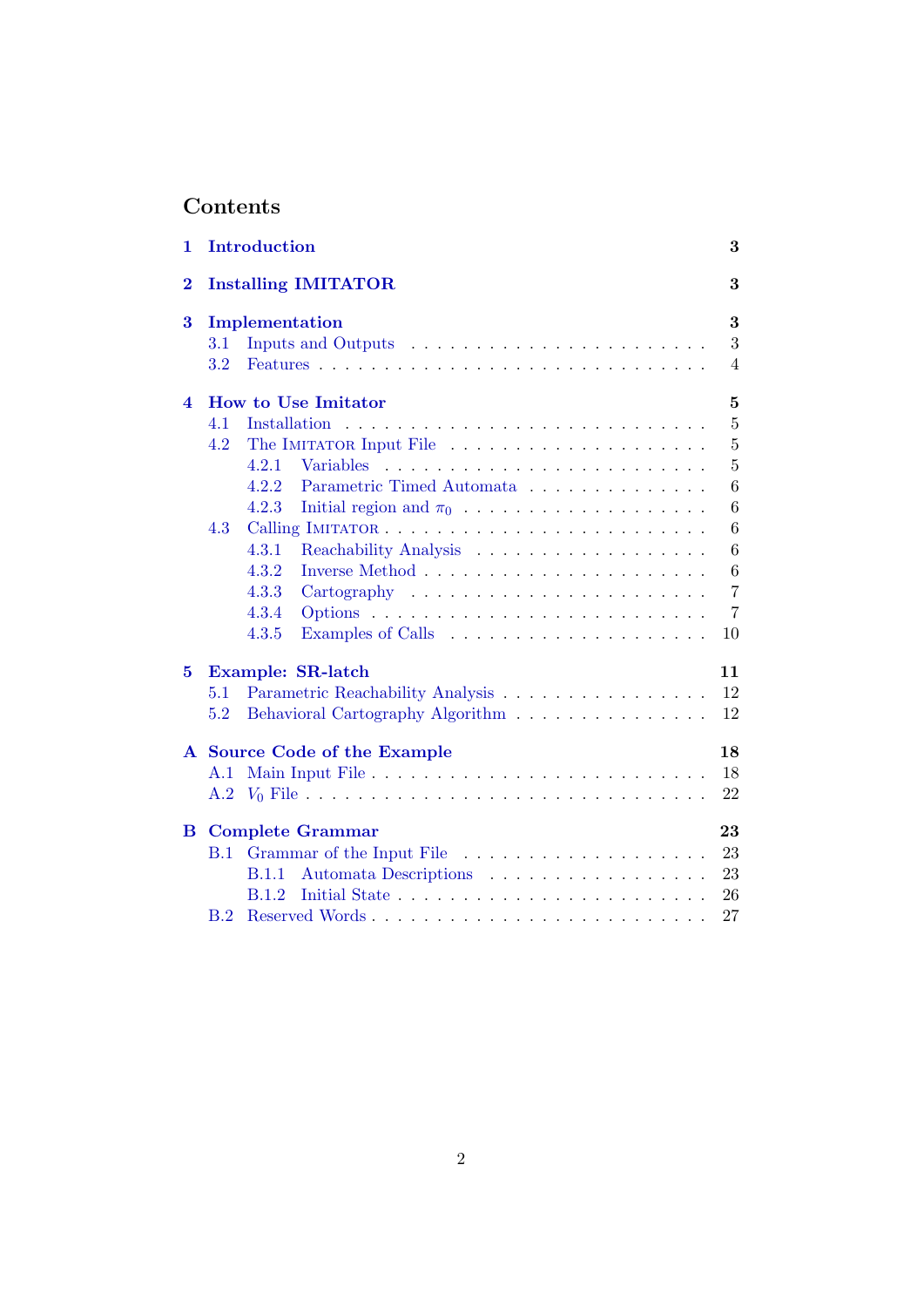# <span id="page-2-4"></span><span id="page-2-0"></span>1 Introduction

IMITATOR 2.5 (for Inverse Method for Inferring Time AbstracT behaviOR) is a tool for parameter synthesis in the framework of real-time systems based on the inverse method IM for Parametric Timed Automata (PTAs) augmented with stopwatches [\[5\]](#page-16-0). Different from CEGAR-based methods (see [\[8\]](#page-16-1)), this algorithm for parameter synthesis makes use of a "good" parameter valuation  $\pi_0$  instead of a set of "bad" states [\[3\]](#page-15-0). IMITATOR takes as input a network of PTAs with stopwatches and a reference valuation  $\pi_0$ ; it synthesizes a constraint K on the parameters such that  $(1)$   $\pi_0 \models K$  and  $(2)$ for all parameter valuation  $\pi$  satisfying K, the trace set (i.e., the discrete behavior) of A under  $\pi$  is the same as for A under  $\pi_0$ . This provides the system with a criterion of *robustness* (see, e.g., [\[11\]](#page-16-2)) around  $\pi_0$ .



Figure 1: Functional view of IMITATOR

# <span id="page-2-1"></span>2 Installing IMITATOR

Sources, binaries for Linux platforms, and installation instructions are avail-able on IMITATOR's Web page [\[1\]](#page-15-1).

# <span id="page-2-2"></span>3 General Structure and Implementation

#### <span id="page-2-3"></span>3.1 Inputs and Outputs

The input syntax of IMITATOR to describe the network of PTAs modeling the system is originally based on the HYTECH syntax, with several improvements. Actually, all standard HyTech files describing only PTAs (and not more general systems like linear hybrid automata[\[2\]](#page-15-2)) can be analyzed directly by IMITATOR with very minor changes.

**Inverse Method.** When calling IMITATOR to apply the inverse method algorithm, the tool takes as input two files, one describing the network of PTAs modeling the system, and the other describing the reference valuation. As depicted in Figure [2,](#page-3-1) it synthesizes a constraint on the parameters solving the inverse problem, as well as optionally the corresponding trace set under a graphical form. The description of all the parametric reachable states can also be optionally output.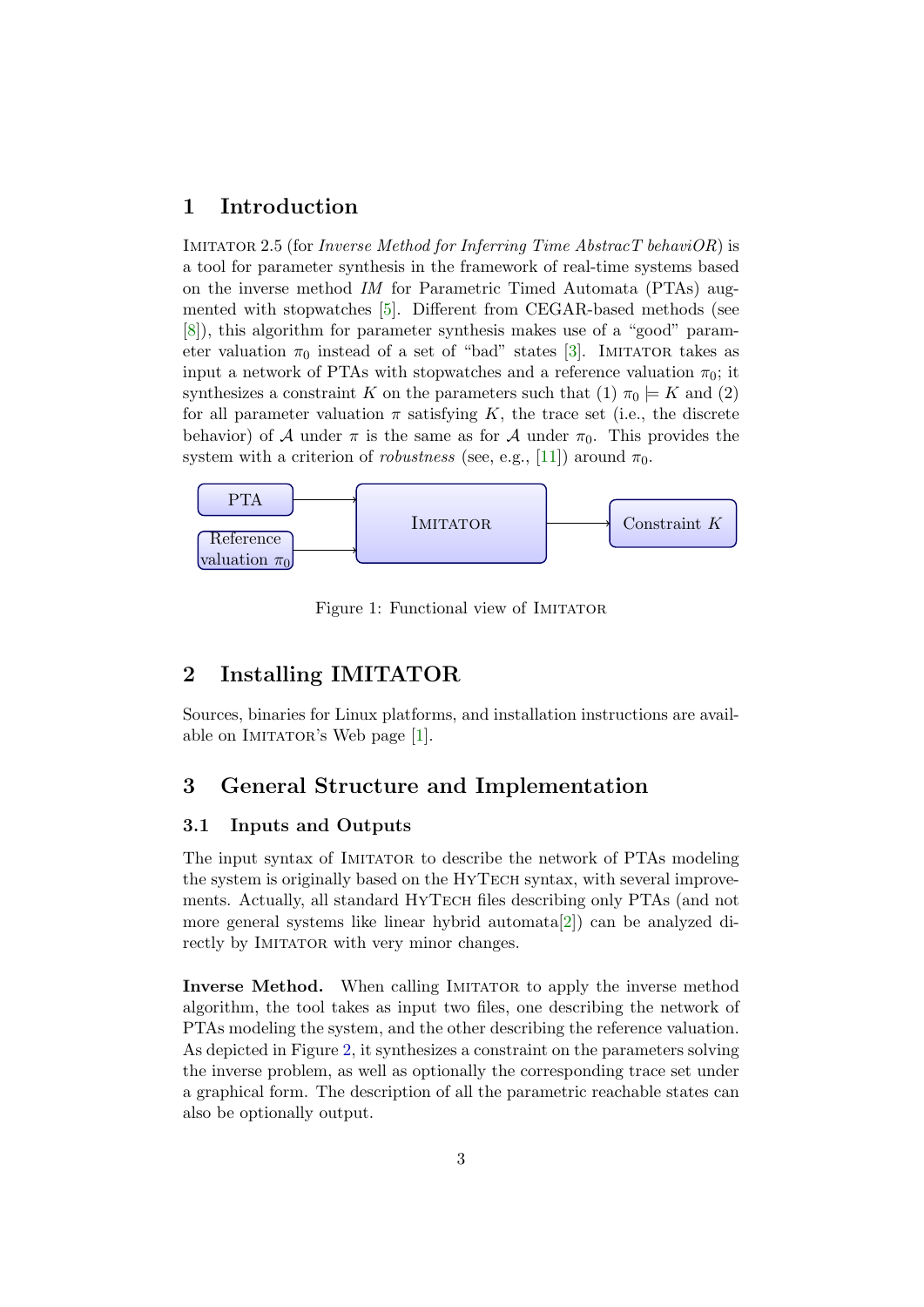

<span id="page-3-1"></span>Figure 2: IMITATOR inputs and outputs in inverse method mode

Behavioral Cartography Algorithm. When calling IMITATOR to apply the behavioral cartography algorithm, the tool takes as an input two files, one describing the network of PTAs modeling the system, and the other describing the reference rectangle, i.e., the bounds to consider for each parameter. As depicted in Figure [3,](#page-3-2) it synthesizes a list of tiles, as well as optionally the trace set corresponding to each tile under a graphical form. The description of all the parametric reachable states for each tile may also optionally be output.



<span id="page-3-2"></span>Figure 3: IMITATOR inputs and outputs in behavioral cartography mode

### <span id="page-3-0"></span>3.2 Features

IMITATOR (version 2.5.0) includes the following features:

- Analysis of a network of parametric timed automata augmented with stopwatches and discrete rational-valued variables;
- Reachability analysis: given a PTA A, compute the set of all the reachable states (as it is done in tools such as, e.g., HYTECH and PHAVer);
- Inverse method algorithm: given a PTA A and a reference valuation  $\pi_0$ , synthesize a constraint guaranteeing the same trace set as for  $\mathcal{A}[\pi_0];$
- Behavioral cartography algorithm: given a PTA A and a rectangular parameter domain  $V_0$ , compute a list of tiles. Two different modes can be considered: (1) cover all the integer points of  $V_0$  or, (2) call a given number of times the inverse method on an integer point selected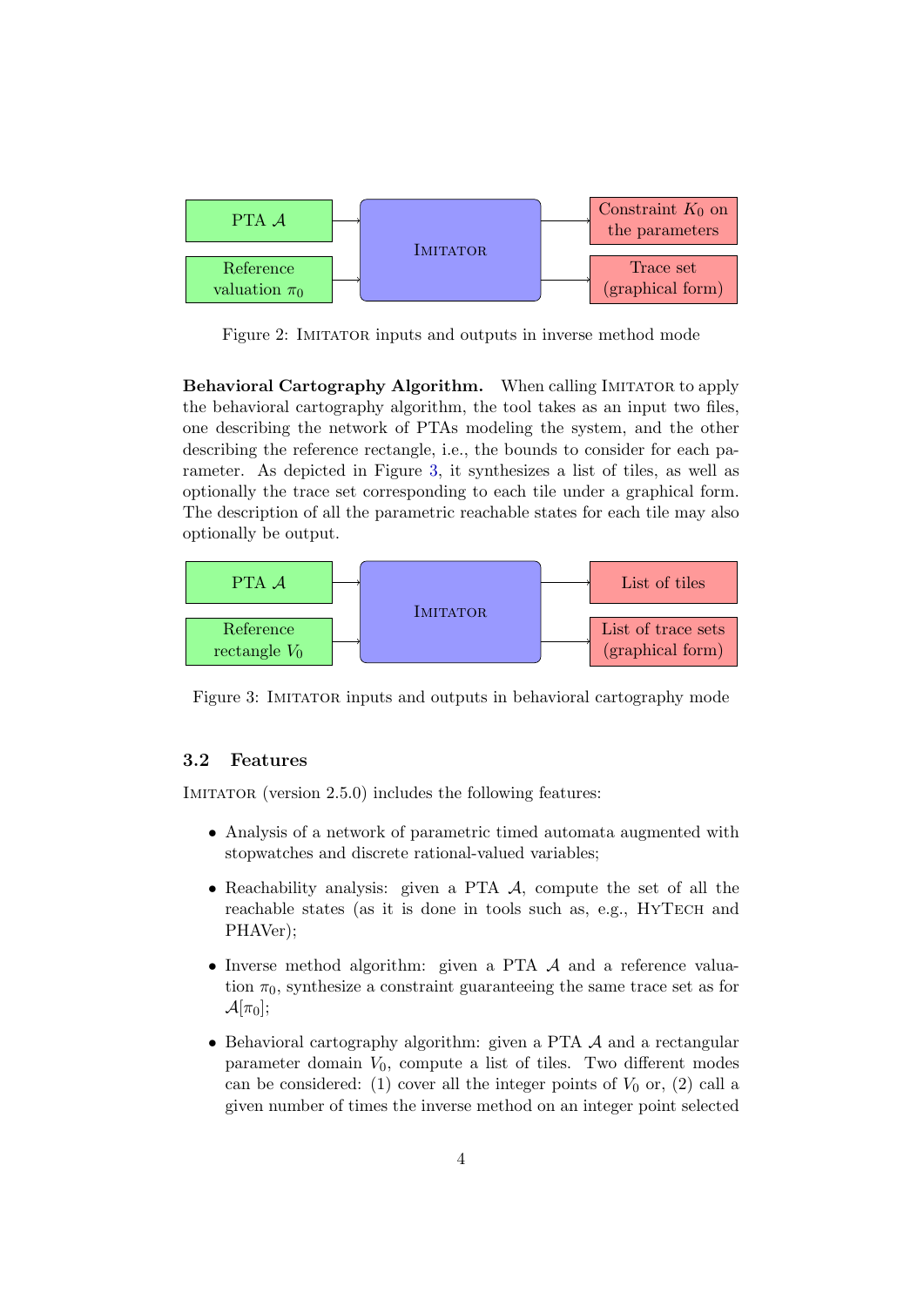<span id="page-4-4"></span>randomly within  $V_0$  (which is interesting for rectangles containing a very big number of integer points but few different tiles);

- Automatic generation of the trace sets, for the reachability analysis and for both algorithms  $IM$  and  $BC$ ;
- Graphical output of the trace sets;
- Graphical output of the behavioral cartography;
- Optional use of the merging technique of  $[6]$ .

See Section [4.3.4](#page-6-1) for the list of options available when calling IMITATOR.

# <span id="page-4-0"></span>4 How to Use Imitator

#### <span id="page-4-1"></span>4.1 Installation

See the installation files available on the website for the most up-to-date information.

In short, IMITATOR is written in OCaml, and makes use of the following libraries:

- The OCaml ExtLib library (Extended Standard Library for Objective Caml)
- The Parma Polyhedra Library (PPL) [\[7\]](#page-16-4)
- The GNU Multiple Precision Arithmetic Library (GMP)

Binaries and source code packages are available on Imitator's Web page [\[1\]](#page-15-1).

#### <span id="page-4-2"></span>4.2 The Imitator Input File

Examples of input files can be found on IMITATOR's Web page [\[1\]](#page-15-1). A complete example is given in Appendix [A.](#page-17-0) A tentative grammar is given in Appendix [B.](#page-22-0)

#### <span id="page-4-3"></span>4.2.1 Variables

Discrete variables, clocks and parameters variable names must be disjoint.

The synchronization label names may be identical to other names (automata or variables). The automata names may be identical to other names (variables synchronization labels).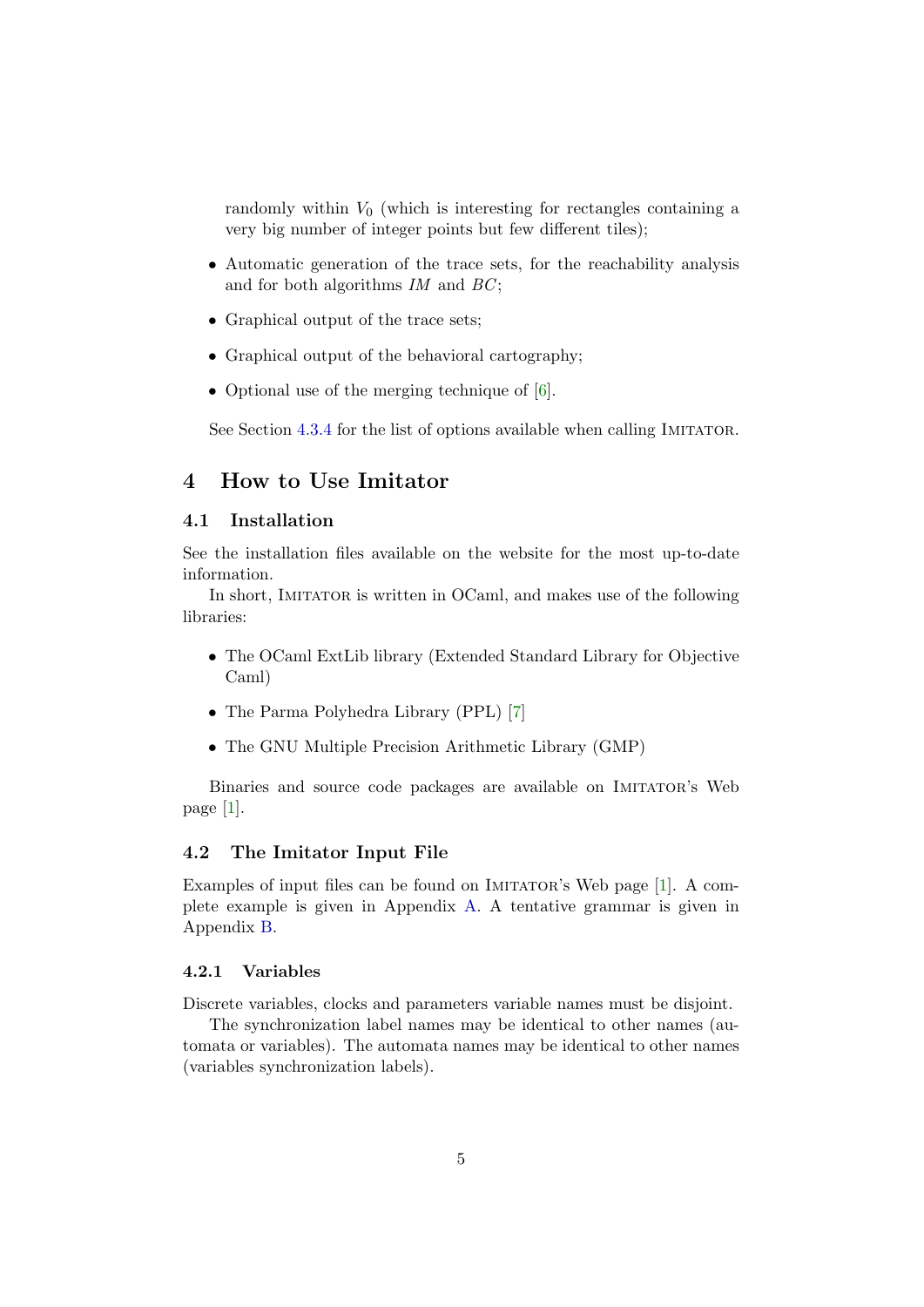#### <span id="page-5-5"></span><span id="page-5-0"></span>4.2.2 Parametric Timed Automata

See Appendix [B.](#page-22-0)

#### <span id="page-5-1"></span>4.2.3 Initial region and  $\pi_0$

See Appendix [B.](#page-22-0)

#### <span id="page-5-2"></span>4.3 Calling Imitator

IMITATOR can be used with three different modes:

- 1. Reachability analysis: given a PTA A, compute the whole set of reachable states from a given initial state.
- 2. Inverse Method: given a PTA A and a valuation  $\pi_0$  of the parameters, compute a constraint on the parameters guaranteeing the same behavior as under  $\pi_0$  [\[3\]](#page-15-0).
- 3. Behavioral Cartography Algorithm: given a PTA  $\mathcal A$  and a rectangle  $V_0$ (bounded interval of values for each parameter), compute a cartography of the system [\[4\]](#page-16-5).

We detail those three modes below.

#### <span id="page-5-3"></span>4.3.1 Reachability Analysis

Given a PTA  $\mathcal{A}$ , the reachability analysis computes the whole set of reachable states from a given initial state. The syntax in this case is the following one:

IMITATOR <input file> -mode reachability [options]

Note that there is no need to provide a  $\pi_0$  or  $V_0$  file in this case (if one is provided, it will be ignored).

#### <span id="page-5-4"></span>4.3.2 Inverse Method

Given a PTA A and a valuation  $\pi_0$  of the parameters, the inverse method compute a constraint  $K_0$  on the parameters guaranteeing that, for any  $\pi \models$ K<sub>0</sub>, the trace sets of  $\mathcal{A}[\pi]$  and  $\mathcal{A}[\pi_0]$  are the same [\[3\]](#page-15-0). The syntax in this case is the following one:

IMITATOR <input\_file> <pi0\_file> [-mode inversemethod] [options]

Note that the -mode inversemethod option is not necessary, since the default value for -mode is precisely inversemethod.

Note that, unlike the algorithm given in [\[3\]](#page-15-0), at a given iteration, the  $\pi_0$ -incompatible state is selected deterministically, for efficiency reasons. However, the  $\pi_0$ -incompatible inequality within a  $\pi_0$ -incompatible state is selected randomly, unless the -no-random option is activated.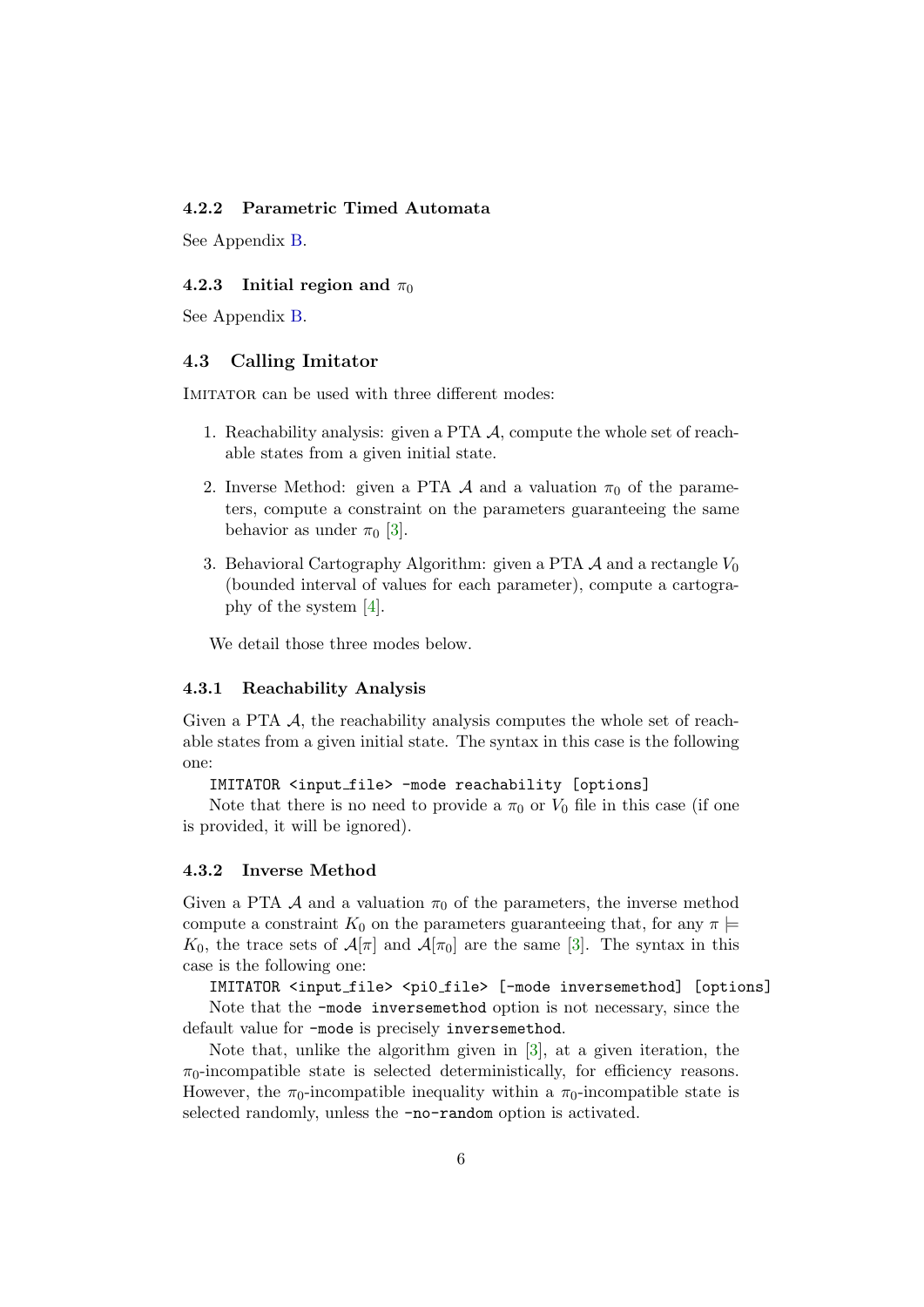<span id="page-6-2"></span>In this case, IMITATOR outputs the resulting constraint  $K_0$  on the standard output.

#### <span id="page-6-0"></span>4.3.3 Cartography

Given a PTA  $\mathcal A$  and a rectangle  $V_0$  (bounded interval of values for each parameter), the Behavioral Cartography Algorithm computes a cartography of the system [\[4\]](#page-16-5). Two possible variants of the algorithm can be used:

- 1. The standard variant covers all the integer points within  $V_0$ . The syntax in this case is the following one: IMITATOR <input file> <V0 file> [-mode cover] [options]
- 2. The alternative variant calls the inverse method a certain number of times on a random point  $V_0$ . The syntax in this case is the following one:

IMITATOR <input file> <V0 file> [-mode randomX] [options] where X represents the number of random points to consider. If a point has already been generated before, the inverse method is not called. If a point belongs to one of the tiles computed before, the inverse method is not called neither. Therefore, in practice, the number of tiles generated is smaller than X.

#### <span id="page-6-1"></span>4.3.4 Options

The options available for IMITATOR are explained in the following.

-acyclic (default: false) Does not test if a new state was already encountered. In a normal use, when IMITATOR encounters a new state, it checks if it has been encountered before. This test may be time consuming for systems with a high number of reachable states. For acyclic systems, all traces pass only once by a given location. As a consquence, there are no cycles, so there should be no need to check if a given state has been encountered before. This is the main purpose of this option.

However, be aware that, even for acyclic systems, several (different) traces can pass by the same state. In such a case, if the -acyclic option is activated, IMITATOR will compute *twice* the states after the state common to the two traces. As a consequence, it is all but sure that activating this option will lead to an increase of speed.

Note also that activating this option for non-acyclic systems may lead to an infinite loop in IMITATOR.

-cart (default: off) After execution of the behavioral cartography, plots the generated zones as a *PostScript* file. This option takes an integer which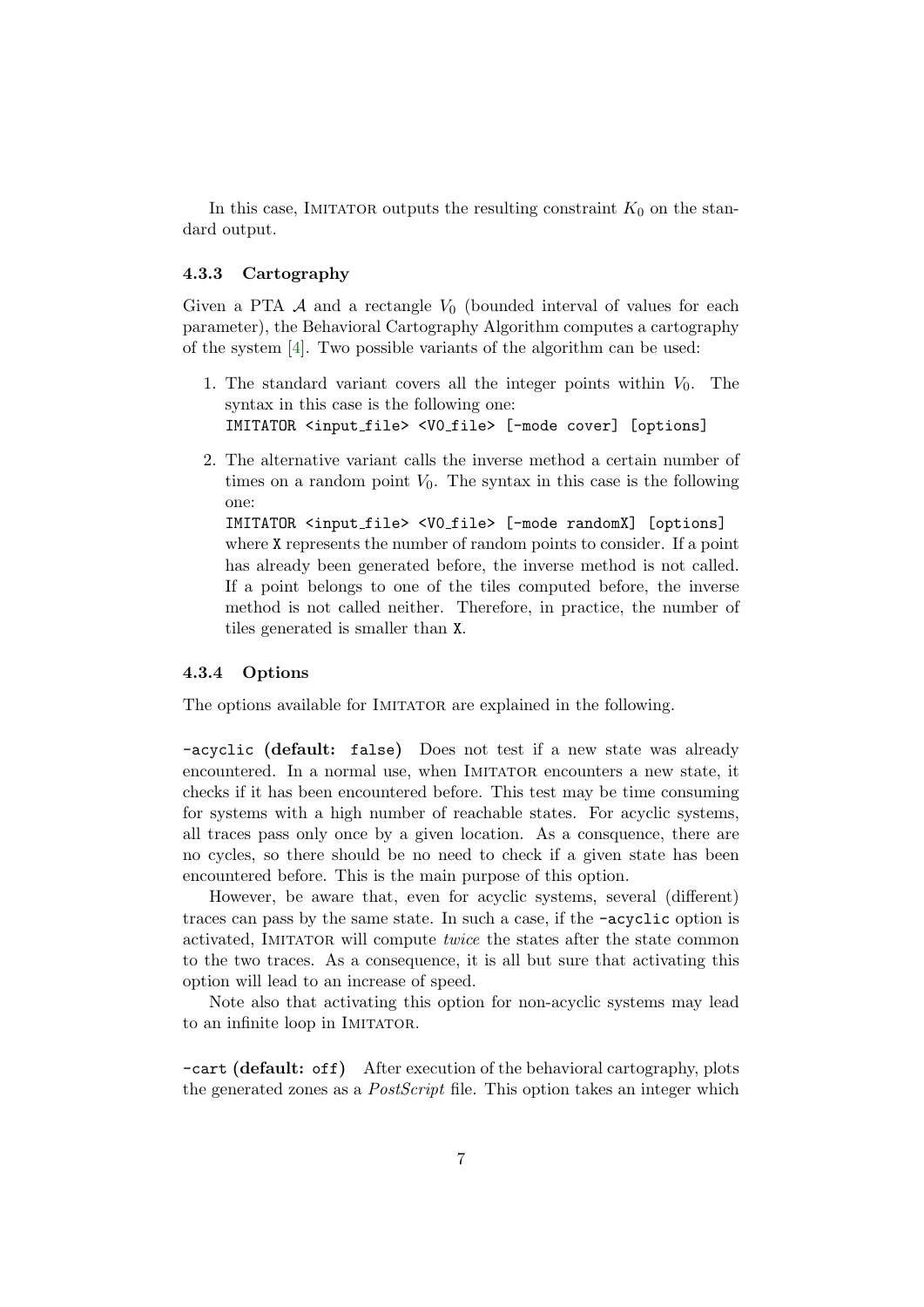limits the number of generated plots, where each plot represents the projection of the parametric zones on two parameters. If the considered rectangle  $v_0$  is spanned by two parameters only, then  $-\text{cart } 1$  will plot the projection of the generated zones on these two parameters.

This option makes use of the external utility graph, which is part of the GNU plotting utils, available on most Linux platforms. The generated files will be located in the same directory as the source files, unless option -log-prefix is used.

-debug (default: standard) Give some debugging information, that may also be useful to have more details on the way Imitator works. The admissible values for -debug are given below:

|        | nodebug Give only the resulting constraint                           |
|--------|----------------------------------------------------------------------|
|        | standard Give little information (number of steps, computation time) |
| low    | Give little additional debugging information                         |
| medium | Give quite a lot of debugging information                            |
| high   | Give much debugging information                                      |
| total  | Give really too much information                                     |

-depth-limit <limit> (default: none) Limits the number of iterations in the Post exploration, i.e., the depth of the traces. In the cartography mode, this option gives a limit to *each* call to the inverse method.

-fancy (default: false) In the graphical output of the reachable states (see option -with-dot), provide detailed information on the local states of the composed automata.

-inclusion (default: false) Consider an inclusion of region instead of the equality when performing the Post operation. In other terms, when encountering a new state, IMITATOR checks if the same state (same location and same constraint) has been encountered before and, if yes, does not consider this "new" state. However, when the -inclusion option is activated, it suffices that a previous state with the same location and a constraint greater or equal to the constraint of the new state has been encountered to stop the analysis. This option corresponds to the way that, e.g., HyTech works, and suffices when one wants to check the *non-reachability* of a given bad state.

-log-prefix (default: <input\_file>) Set the prefix for log (.states) and graphical (.gif) files.

-mode (default: inversemethod) The mode for IMITATOR.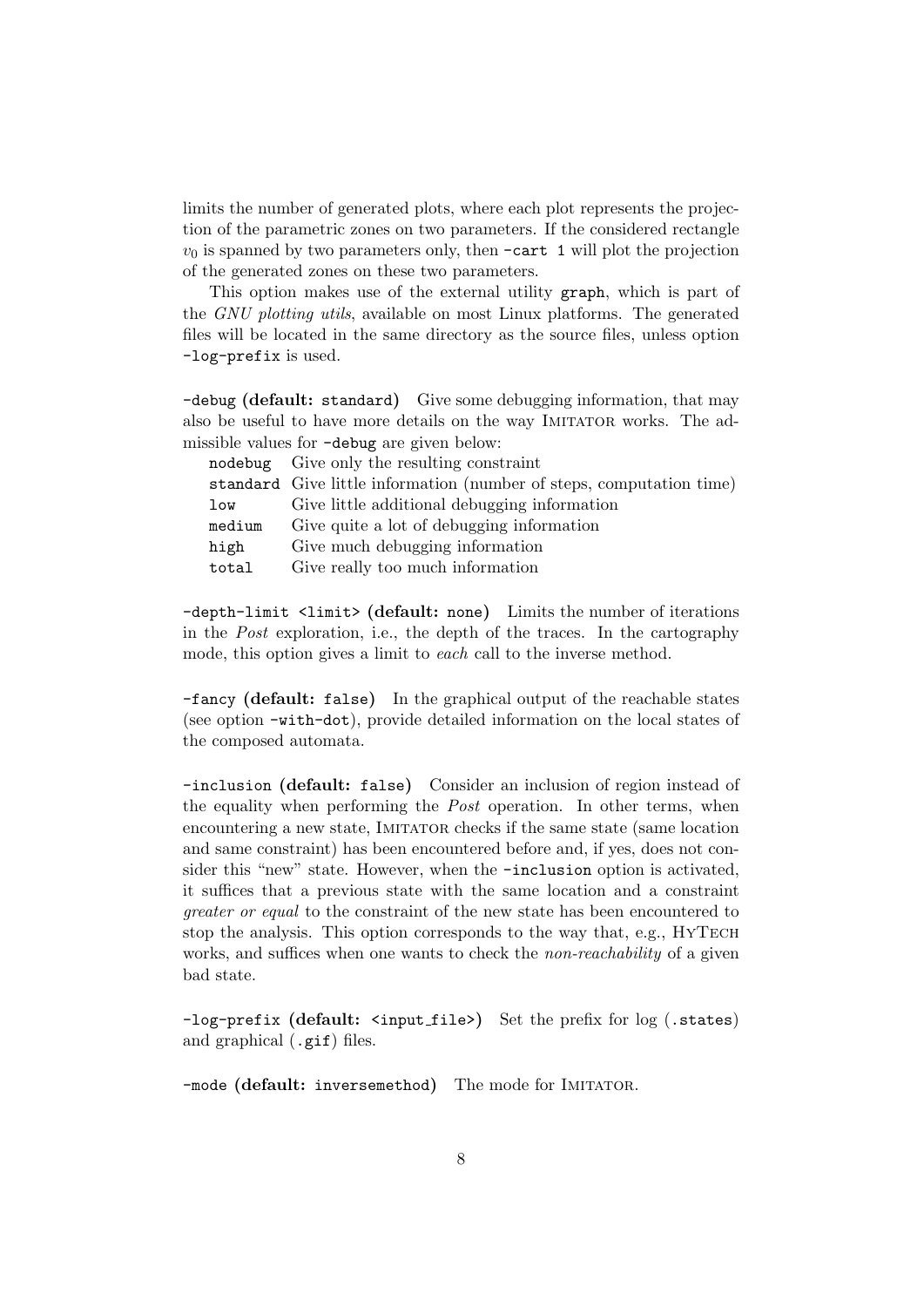|                              | reachability Parametric reachability analysis       |
|------------------------------|-----------------------------------------------------|
|                              | (see Section $4.3.1$ )                              |
| inversemethod Inverse method |                                                     |
|                              | (see Section $4.3.2$ )                              |
| cover                        | Behavioral Cartography Algorithm with full coverage |
|                              | (see Section $4.3.3$ )                              |
| randomXX                     | Behavioral Cartography Algorithm with XX iterations |
|                              | (see Section $4.3.3$ )                              |

 $-$ no-random (default: false) No random selection of the  $\pi_0$ -incompatible inequality (select the first found). By default, select an inequality in a random manner.

-states-limit (default: none) Will try to stop after reaching this number of states. Warning: the program may have to first finish computing the current iteration before stopping.

-statistics (default: false) Print info on number of calls to PPL, and other statistics about memory and time. Warning: enabling this option may slow down the analysis, and will certainly induce some extra computational time at the end.

-step (default: 1) Step for the behavioral cartography.

-sync-auto-detect (default: false) IMITATOR considers that all the automata declaring a given synchronization label must be able to synchronize all together, so that the synchronization can happen. By default, Imitator considers that the synchronization labels declared in an automaton are those declared in the synclabs section. Therefore, if a synchronization label is declared but never used in (at least) one automaton, this label will never be synchronized in the execution<sup>[1](#page-8-0)</sup>.

The option -sync-auto-detect allows to detect automatically the synchronization labels in each automaton: the labels declared in the synclabs section are ignored, and the IMITATOR considers that only the labels really used in an automaton are those considered to be declared.

-time-limit <limit> (default: none) Try to limit the execution time (the value <limit> is given in seconds). Note that, in the current version of IMITATOR, the test of time limit is performed at the end of an iteration only (i.e., at the end of a given Post iteration). In the cartography mode, this

<span id="page-8-0"></span><sup>&</sup>lt;sup>1</sup>In such a case, the synchronization label is actually completely removed before the execution, in order to optimize the execution, and the user is warned of this removal.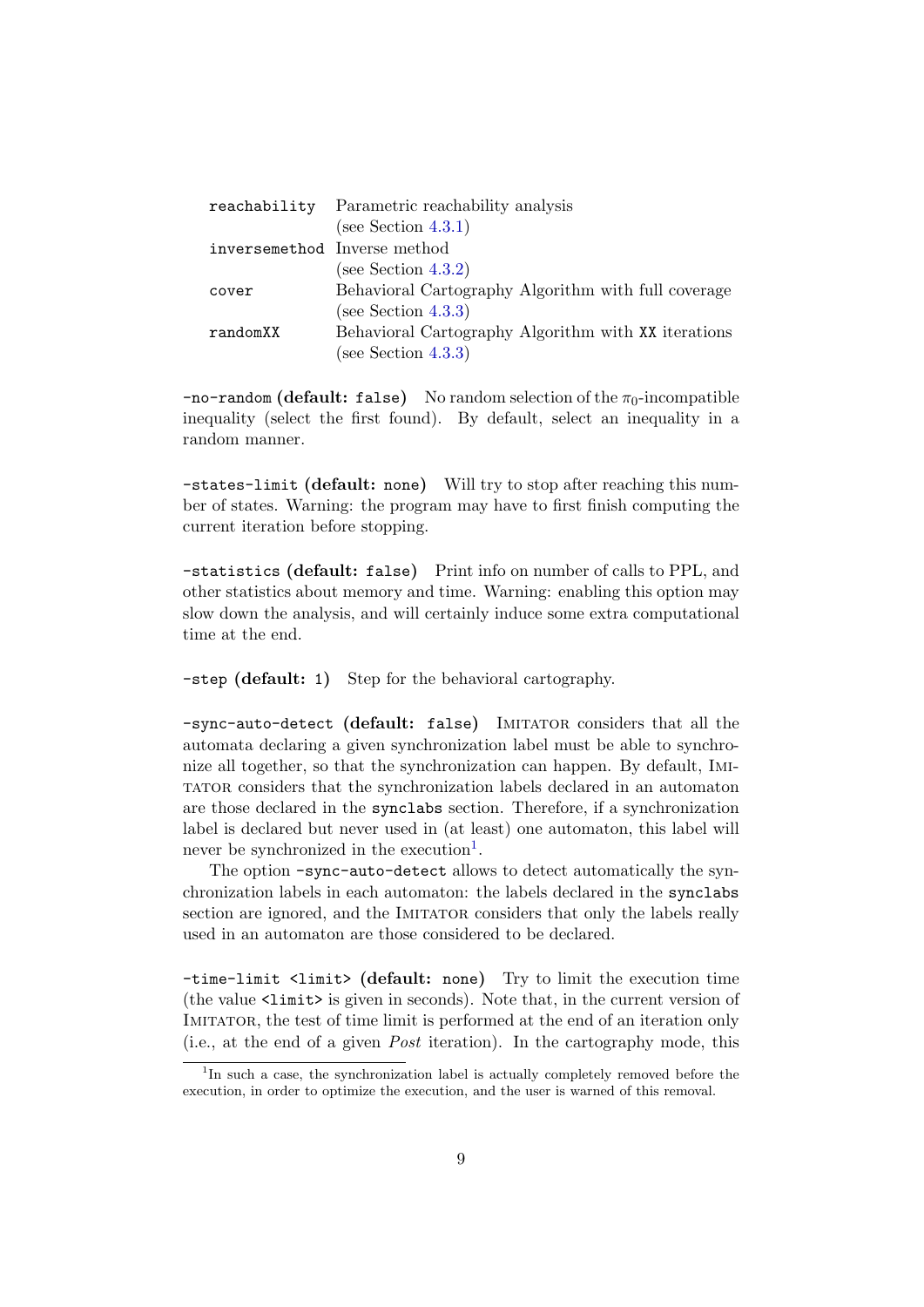<span id="page-9-1"></span>option represents a global time limit, not a limit for each call to the inverse method.

-timed (default: false) Add a timing information to each output of the program.

-with-dot (default: false) Graphical output using DOT. In this case, IMITATOR outputs a file <input\_file>.jpg, which is a graphical output in the jpg format, generated using DOT, corresponding to the trace set.

Note that the location and the name of those two files can be changed using the -log-prefix option.

-with-log (default: false) Generation of the files describing the reachable states. In this case, IMITATOR outputs a file  $\langle \text{input_file}\rangle$ .states containing the set of all the reachable states, with their names and the associated constraint on the clocks and parameters. If one wants to generate also the constraint on the parameters only, use the -with-parametric-log option. This file also contains the source for the generation of the graphical file, using the DOT syntax.

-with-merging (default: false) Use the merging technique of [\[6\]](#page-16-3).

-with-parametric-log (default: false) For any constraint on the clocks and the parameters in the description of the states in the log files, add the constraint on the parameters only (i.e., eliminate clock variables).

#### <span id="page-9-0"></span>4.3.5 Examples of Calls

IMITATOR flipflop.imi -mode reachability Computes a reachability analysis on the automata described in file flipflop.imi.

IMITATOR flipflop.imi -mode reachability -with-dot -with-log Computes a reachability analysis on the automata described in file flipflop.imi. Will generate files flipflop.imi.states, containing the description of the reachable states, and flipflop.imi.jpg depicting the reachability graph.

IMITATOR flipflop.imi flipflop.pi0 Calls the inverse method on the automata described in file flipflop.imi, and the reference valuation  $\pi_0$ given in file flipflop.pi0. The resulting constraint  $K_0$  will be given on the standard output.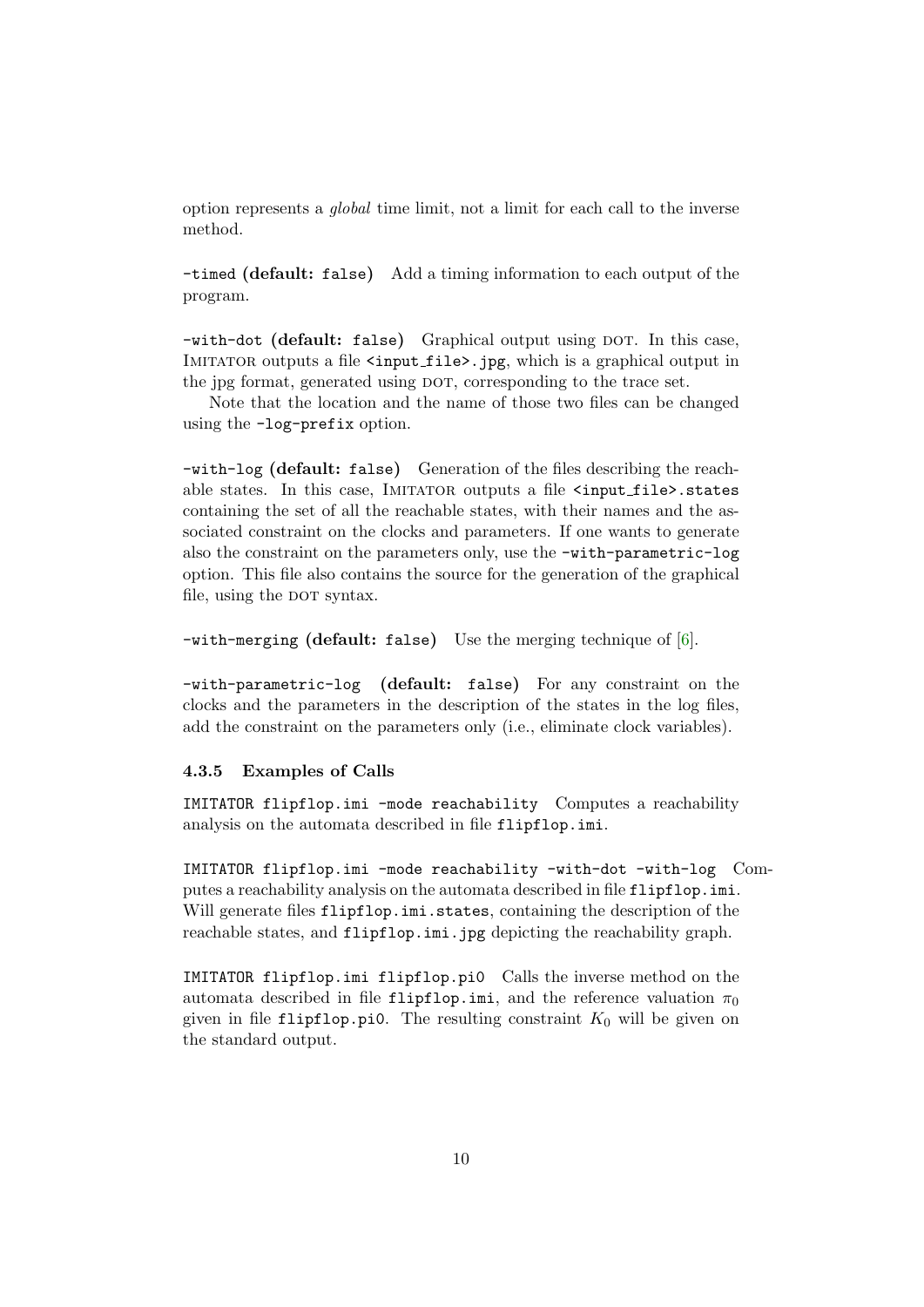<span id="page-10-1"></span>IMITATOR flipflop.imi flipflop.pi0 -with-log -with-parametric-log Calls the inverse method on the automata described in file flipflop.imi, and the reference valuation  $\pi_0$  given in file flipflop.pi0. The resulting constraint  $K_0$  will be given on the standard output. and IMITATOR will generate the file flipflop.imi.states, containing the description of the (parametric) states reachable under  $K_0$ . Moveover, for any state in this file, both the constraint on the clocks and the parameters, and the constraint on the parameters will be given.

IMITATOR SRlatch.imi SRlatch.v0 -mode cover Calls the behavioral cartography algorithm on the automata described in file flipflop.imi, and the rectangle  $V_0$  given in file  $\text{SRlatch.v0.}$  The algorithm will cover (at least) all the integer points within  $V_0$ . The resulting set of tiles will be given on the standard output.

IMITATOR SRlatch.imi SRlatch.v0 -mode cover -with-dot -with-log Calls the behavioral cartography algorithm on the automata described in file flipflop.imi, and the rectangle  $V_0$  given in file SRlatch.v0. The algorithm will cover (at least) all the integer points within  $V_0$ . The resulting set of tiles will be given on the standard output. Given  $n$  the number of generated tiles (i.e., the number of calls to the inverse method algorithm), the program will generate n files of the form  $\texttt{SRlatch.ini}.i.\texttt{states}$  (resp. n files of the form  $SR$ latch.imi *i*.jpg) giving the description of the states (resp. the reachability graph) of tile i, for  $i = 1, \ldots, n$ .

IMITATOR SRlatch.imi SRlatch.v0 -mode random100 -with-dot Calls the behavioral cartography algorithm on the automata described in file flipflop.imi, and the rectangle  $V_0$  given in file SRlatch.v0. The program will call the inverse method on 100 points randomly selected within  $V_0$ . Since some points may be generated several times, or some points may belong to previously generated tiles (see Section [4.3.3\)](#page-6-0), the number  $n$  of tiles generated will be such that  $n \leq 100$ . The program will generate n files of the form  $\texttt{SRIatch.ini}_i$ .jpg giving the reachability graph of tile i, for  $i=1,\ldots,n$ .

# <span id="page-10-0"></span>5 Example: SR-latch

We consider a SR-latch described in, e.g., [\[9\]](#page-16-6), and depicted on Fig. [4](#page-11-2) left. The possible configurations of the latch are the following ones: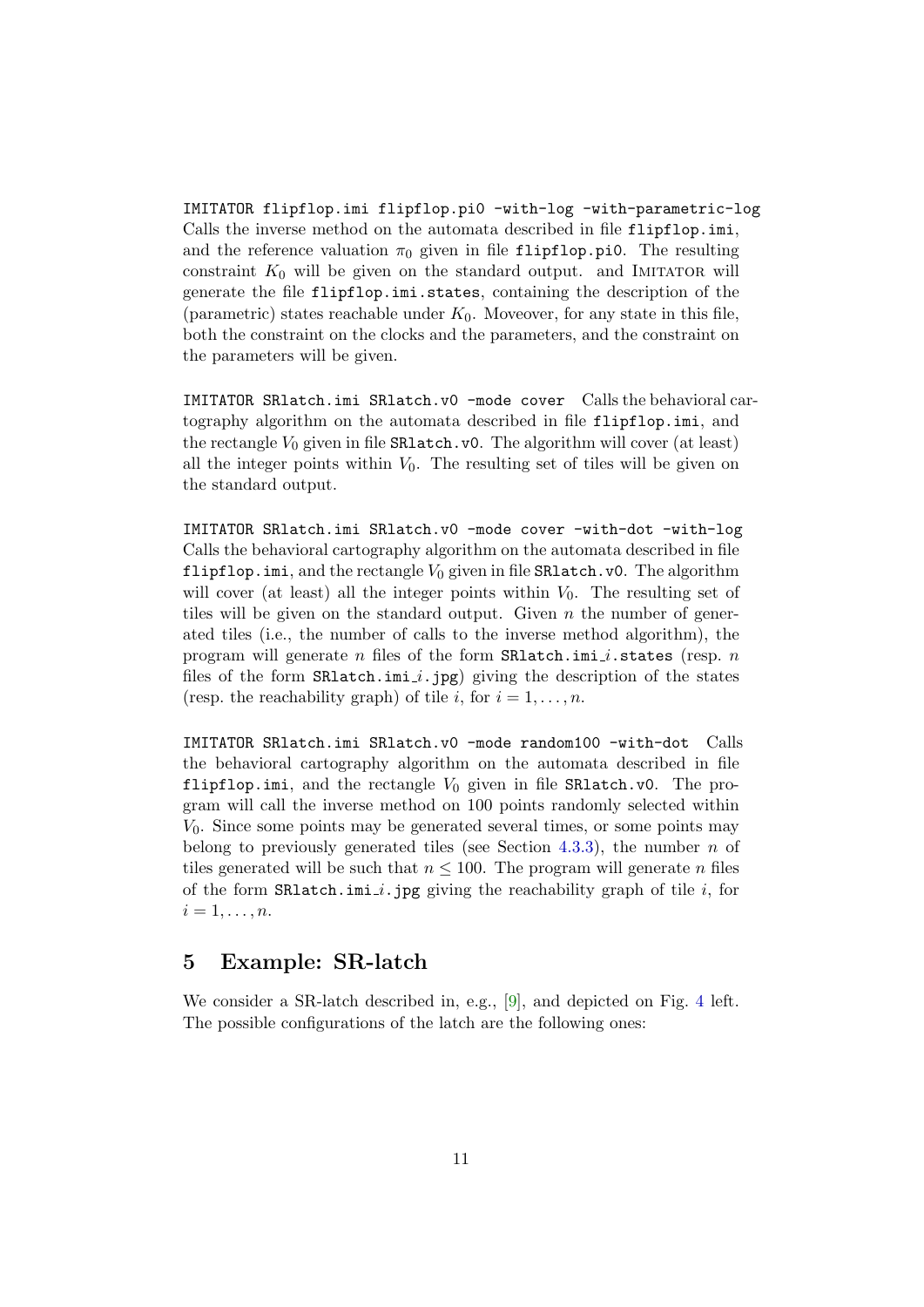

Figure 4: SR latch (left) and environment (right)

<span id="page-11-2"></span>

| S | R |       |       |
|---|---|-------|-------|
|   |   | latch | latch |
|   |   |       |       |
|   |   |       |       |
|   |   |       |       |

We consider an initial configuration with  $R = S = 1$  and  $Q = \overline{Q} = 0$ . As depicted in Fig. [4,](#page-11-2) the signal  $S$  first goes down. Then, the signal  $R$  goes down after a time  $t^{\downarrow}$ .

We consider that the gate  $Nor_1$  (resp.  $Nor_2$ ) has a punctual parametric delay  $\delta_1$  (resp.  $\delta_2$ ). Moreover, the parameter  $t^{\downarrow}$  corresponds to the time duration between the fall of S and the fall of R.

#### <span id="page-11-0"></span>5.1 Parametric Reachability Analysis

We first perform a reachability analysis. The launch command for IMITATOR is the following one:

IMITATOR SRlatch.imi -mode reachability

Considering this environment, the trace set of this system is given in Fig. [5,](#page-12-0) where the states  $q_i$ ,  $i = 0, \ldots, 6$  correspond to the following values for each signal:

| State | S | $\boldsymbol{R}$ | $\mathbf{\mathcal{C}}$ |          |
|-------|---|------------------|------------------------|----------|
| $q_0$ | 1 | 1                | 0                      | 0        |
| $q_1$ | 0 | 1                | 0                      | $\Omega$ |
| $q_2$ | 0 | $\overline{0}$   | 0                      | 0        |
| $q_3$ | 0 | 1                | 0                      | 1        |
| $q_4$ | 0 | $\overline{0}$   | 0                      | 1        |
| $q_5$ | 0 | 0                | 1                      | $\Omega$ |
| $q_6$ | 0 | 0                |                        | 1        |

#### <span id="page-11-1"></span>5.2 Behavioral Cartography Algorithm

Using Imitator, we now perform a behavioral cartography of this system. We consider the following rectangle  $V_0$  for the parameters: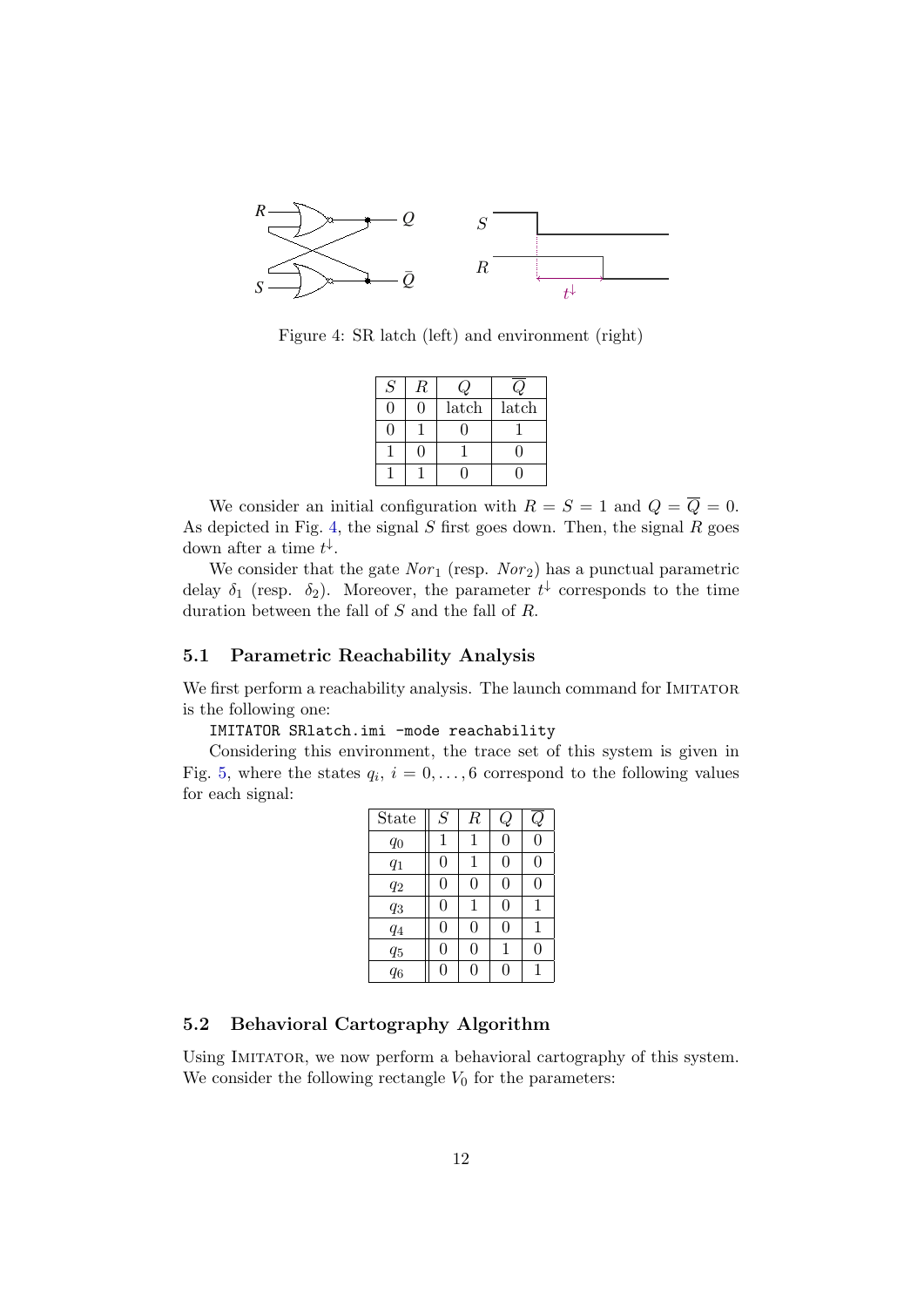

<span id="page-12-0"></span>Figure 5: Parametric reachability analysis of the SR latch

$$
t^{\downarrow} \in [0, 10] \n\delta_1 \in [0, 10] \n\delta_2 \in [0, 10]
$$

The launch command for IMITATOR is the following one:

IMITATOR SRlatch.imi SRlatch.v0 -mode cover

We get the following six behavioral tiles. Note that the graphical outputs, automatically generated in the jpg format by IMITATOR using the -with-dot option, were rewritten in LAT<sub>EX</sub> in this document.

Tile 1. This tile corresponds to the values of the parameters verifying the following constraint:

$$
t^{\downarrow} = \delta_2 \quad \wedge \quad \delta_1 = 0
$$

The trace set of this tile is given in Fig. [6.](#page-12-1)



<span id="page-12-1"></span>Figure 6: Trace set of tile 1 for the SR latch

Since  $t^{\downarrow} = \delta_2$ ,  $R^{\downarrow}$  and  $\overline{Q}^{\uparrow}$  will occur at the same time. Thus, the order of those two events is unspecified, which explains the choice between going to  $q_2$  or  $q_3$ . When in state  $q_2$ , either  $Q^{\uparrow}$  can occur (since  $\delta_1 = 0$ ), in which case the system is stable, or  $\overline{Q}^{\uparrow}$  can occur, which also leads to stability.

Tile 2. This tile corresponds to the values of the parameters verifying the following constraint:

$$
t^{\downarrow} = \delta_2 \quad \wedge \quad \delta_1 > 0
$$

The trace set of this tile is given in Fig. [7.](#page-13-0)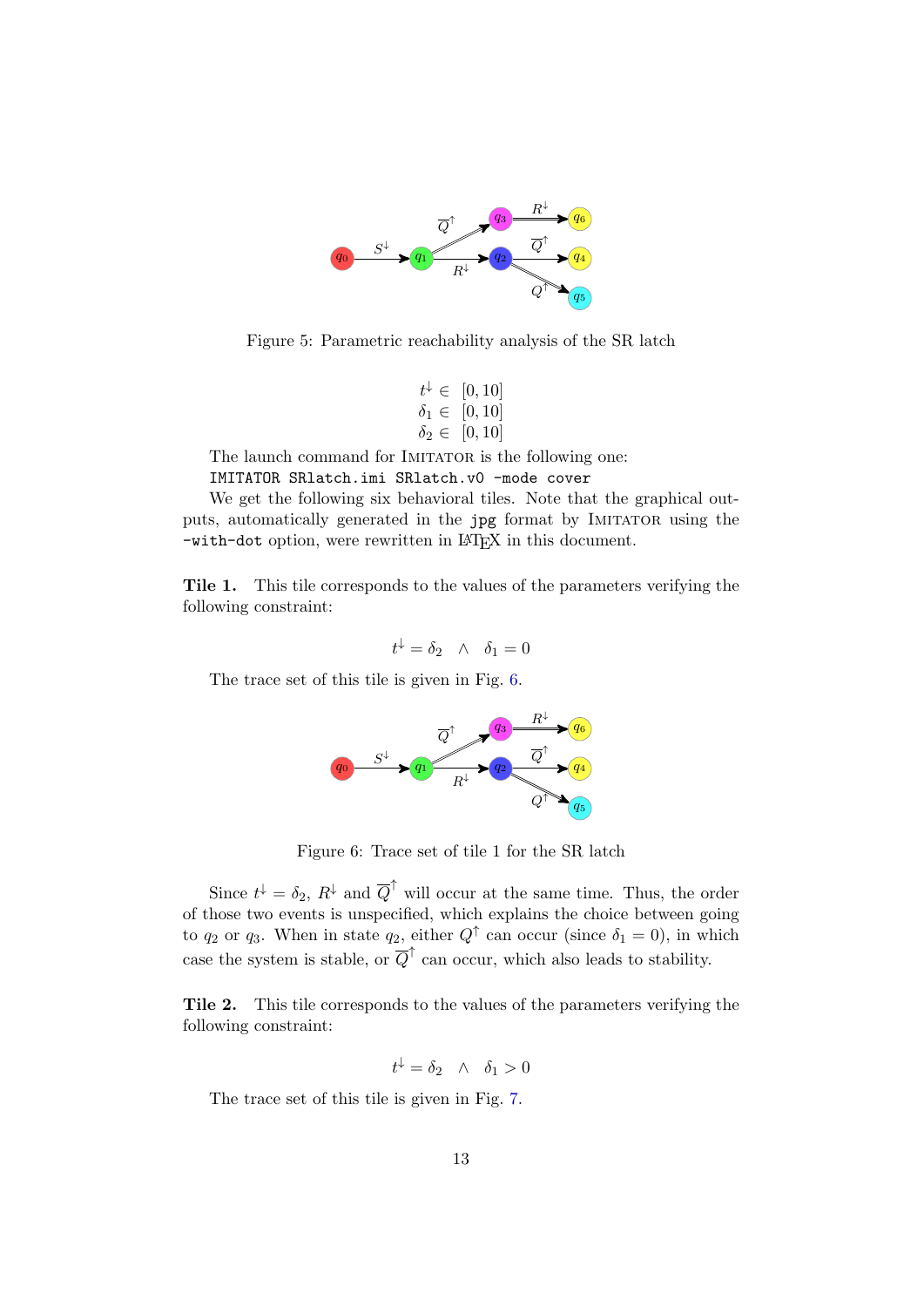

<span id="page-13-0"></span>Figure 7: Trace set of tile 2 for the SR latch

Since  $t^{\downarrow} = \delta_2$ ,  $R^{\downarrow}$  and  $\overline{Q}^{\uparrow}$  will occur at the same time. Thus, the order of those two events is unspecified, which explains the choice between going to  $q_2$  or  $q_3$ . When in state  $q_2, Q^{\uparrow}$  can not occur (since  $\delta_1 > 0$ ), so  $\overline{Q}^{\uparrow}$  occurs immediately after  $R^{\downarrow}$ , which leads to stability.

Tile 3. This tile corresponds to the values of the parameters verifying the following constraint:

 $\delta_2 > t^{\downarrow} + \delta_1$ 

The trace set of this tile is given in Fig. [8.](#page-13-1)

<span id="page-13-1"></span>

Figure 8: Trace set of tile 3 for the SR latch

In this case, since  $\delta_2 > t^{\downarrow} + \delta_1$ ,  $S^{\downarrow}$  will occur before the gate  $Nor_2$  has the time to change. For the same reason,  $Q^{\uparrow}$  will change before  $Nor_{1}$  has the time to change. With  $Q = 1$ , the system is now stable: Nor<sub>1</sub> does not change.

Tile 4. This tile corresponds to the values of the parameters verifying the following constraint:

$$
t^{\downarrow} + \delta_1 = \delta_2 \quad \wedge \quad \delta_2 \ge \delta_1 \quad \wedge \quad \delta_1 > 0
$$

The trace set of this tile is given in Fig. [9.](#page-13-2)



<span id="page-13-2"></span>Figure 9: Trace set of tile 4 for the SR latch

Since  $t^{\downarrow} + \delta_1 = \delta_2$ , both  $Q^{\uparrow}$  or  $\overline{Q}^{\uparrow}$  can occur. Once one of them occured, the system gets stable, and no other change occurs.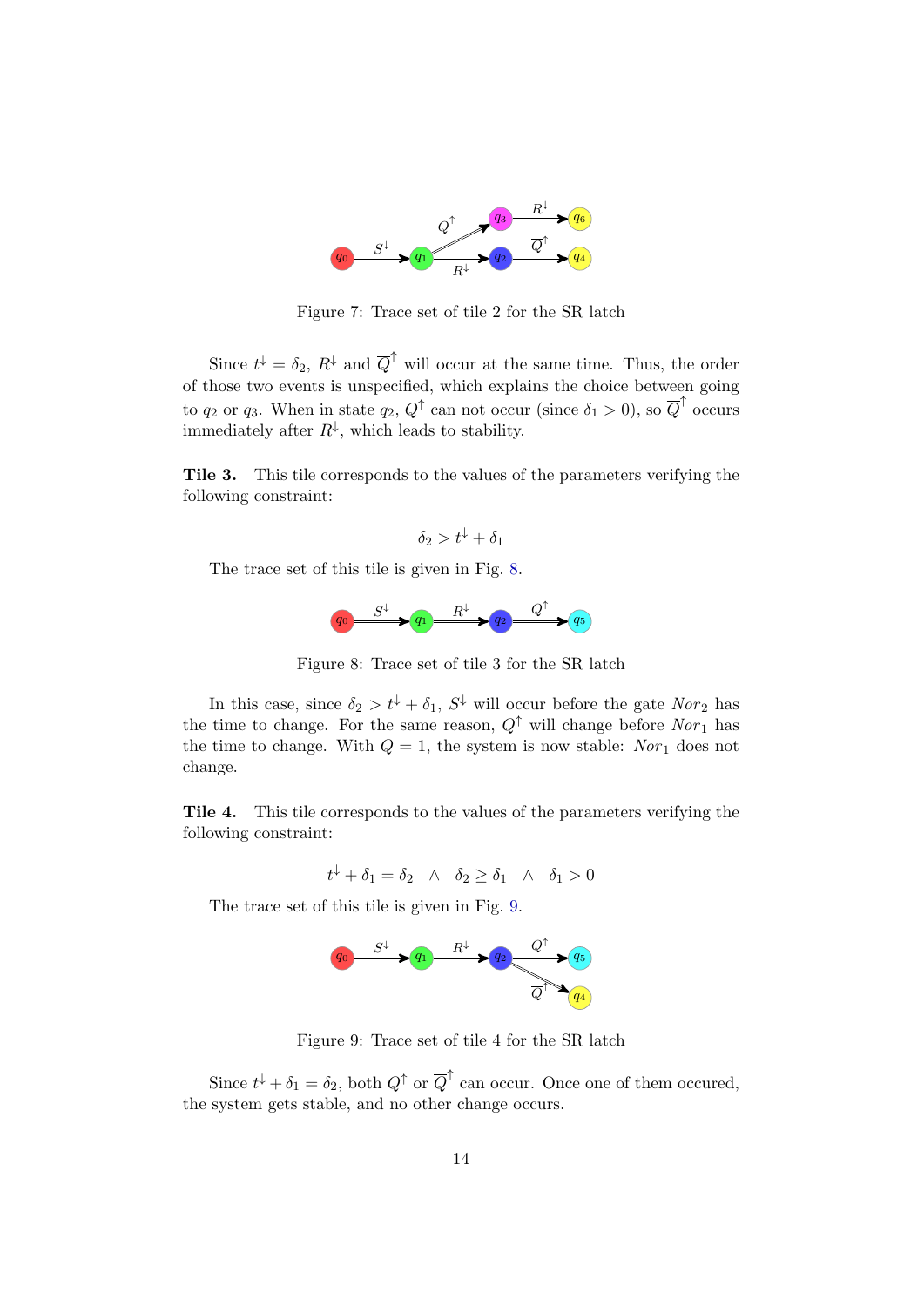Tile 5. This tile corresponds to the values of the parameters verifying the following constraint:

$$
\delta_2 > t^{\downarrow} \quad \wedge \quad t^{\downarrow} + \delta_1 > \delta_2
$$

The trace set of this tile is given in Fig. [10.](#page-14-0)

<span id="page-14-0"></span>

Figure 10: Trace set of tile 5 for the SR latch

Since  $\delta_2 > t^{\downarrow}$ , the gate  $Nor_2$  can not change before  $R^{\downarrow}$  occurs. However, since  $t^{\downarrow} + \delta_1 > \delta_2$ , the gate  $Nor_2$  changes before  $Q^{\uparrow}$  can occur, thus leading to event  $\overline{Q}^{\uparrow}$ .

Tile 6. This tile corresponds to the values of the parameters verifying the following constraint:

 $t^{\downarrow} > \delta_2$ 

The trace set of this tile is given in Fig. [11.](#page-14-1)

<span id="page-14-1"></span>

Figure 11: Trace set of tile 6 for the SR latch

Since  $t^{\downarrow} > \delta_2$ ,  $\overline{Q}^{\uparrow}$  occurs before  $S^{\downarrow}$ . The system is then stable.

Cartography. We give in Fig. [12](#page-15-3) the cartography of the SR latch example. For the sake of simplicity of representation, we consider only parameters  $\delta_1$ and  $\delta_2$ . Therefore, we set  $t^{\downarrow} = 1$ .

Note that tile 1 corresponds to a point, and tiles 2 and 4 correspond to lines.

The rectangle  $V_0$  has been represented with dashed lines. Note that all tiles (except tile 1) are unbounded, so that they cover, not only  $V_0$ , but all the positive real-valued plan.

The source code of this example is available in Appendix [A.](#page-17-0)

# Acknowledgments

Etienne André instigated the development of IMITATOR, and keeps developing it. Emmanuelle Encrenaz and Laurent Fribourg have been great contributors of Imitator, on a theoretical point of view, and to find applications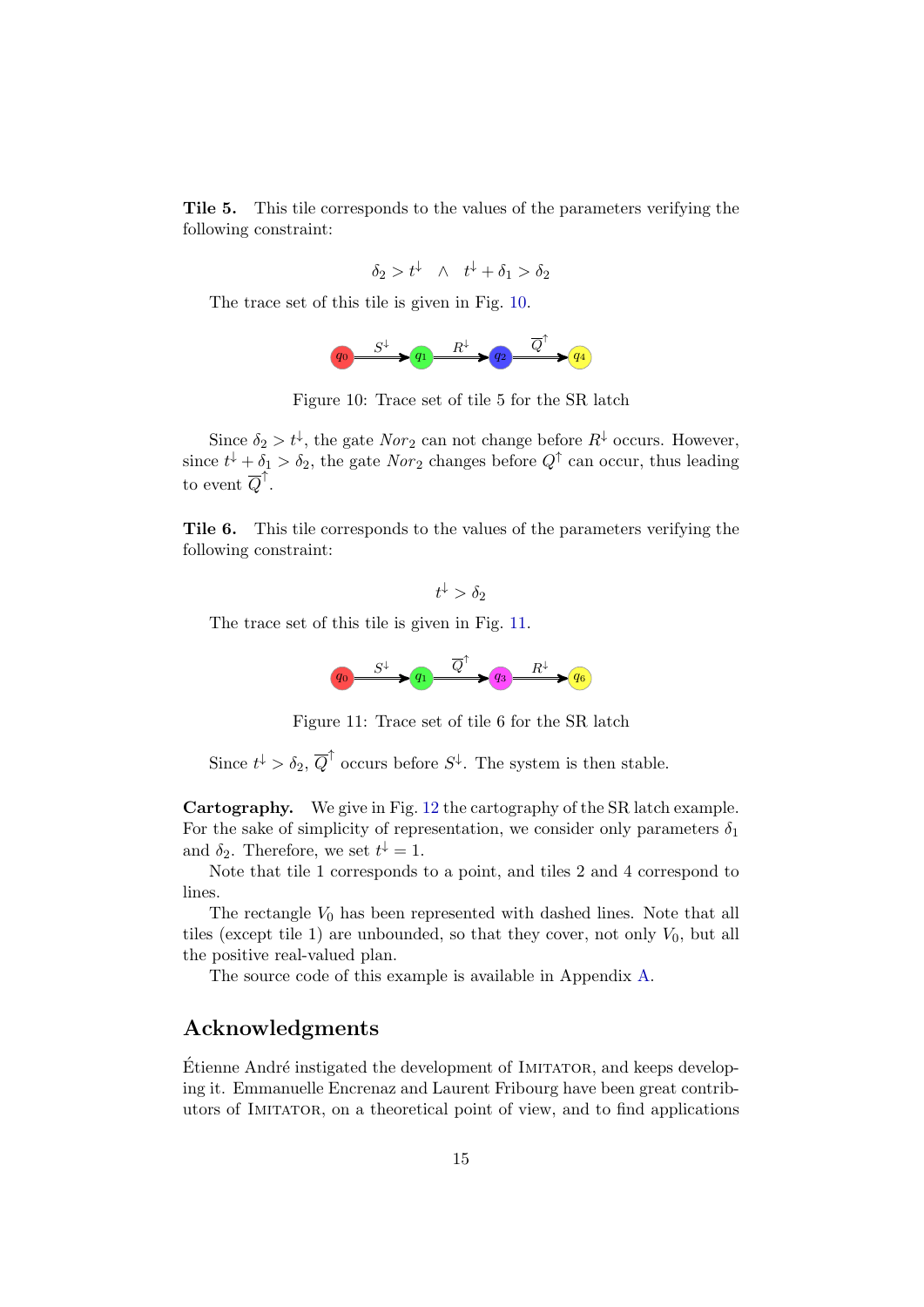<span id="page-15-4"></span>

<span id="page-15-3"></span>Figure 12: Behavioral cartography of the SR latch according to  $\delta_1$  and  $\delta_2$ 

both from the literature and real case studies. Abdelrezzak Bara provided several examples from the hardware literature. Jeremy Sproston provided examples from the probabilistic community. Bertrand Jeannet has been of great help on the linking with Apron [\[10\]](#page-16-7) on a previous version of Imita-TOR. Ulrich Kühne made several important improvements to IMITATOR, and linked the tool to PPL. Daphne Dussaud implemented the graphical output of the behavioral cartography. Romain Soulat implemented powerful algorithmic optimizations, and brought many case studies.

Imitator's logo comes from KaterBegemot's Typing monkey.svg (Licence: Creative Commons Attribution-Share Alike 3.0 Unported).

# References

- <span id="page-15-1"></span>[1] Imitator web page. [http://www.lsv.ens-cachan.fr/Software/](http://www.lsv.ens-cachan.fr/Software/imitator/) [imitator/](http://www.lsv.ens-cachan.fr/Software/imitator/). [3,](#page-2-4) [5](#page-4-4)
- <span id="page-15-2"></span>[2] R. Alur, C. Courcoubetis, T. Henzinger, and P. Ho. Hybrid automata: An algorithmic approach to the specification and verification of hybrid systems. In Hybrid Systems, pages 209–229, 1992. [3](#page-2-4)
- <span id="page-15-0"></span>[3] E. André, T. Chatain, E. Encrenaz, and L. Fribourg. An inverse method for parametric timed automata. International Journal of Foundations of Computer Science, 20(5):819–836, 2009. [3,](#page-2-4) [6](#page-5-5)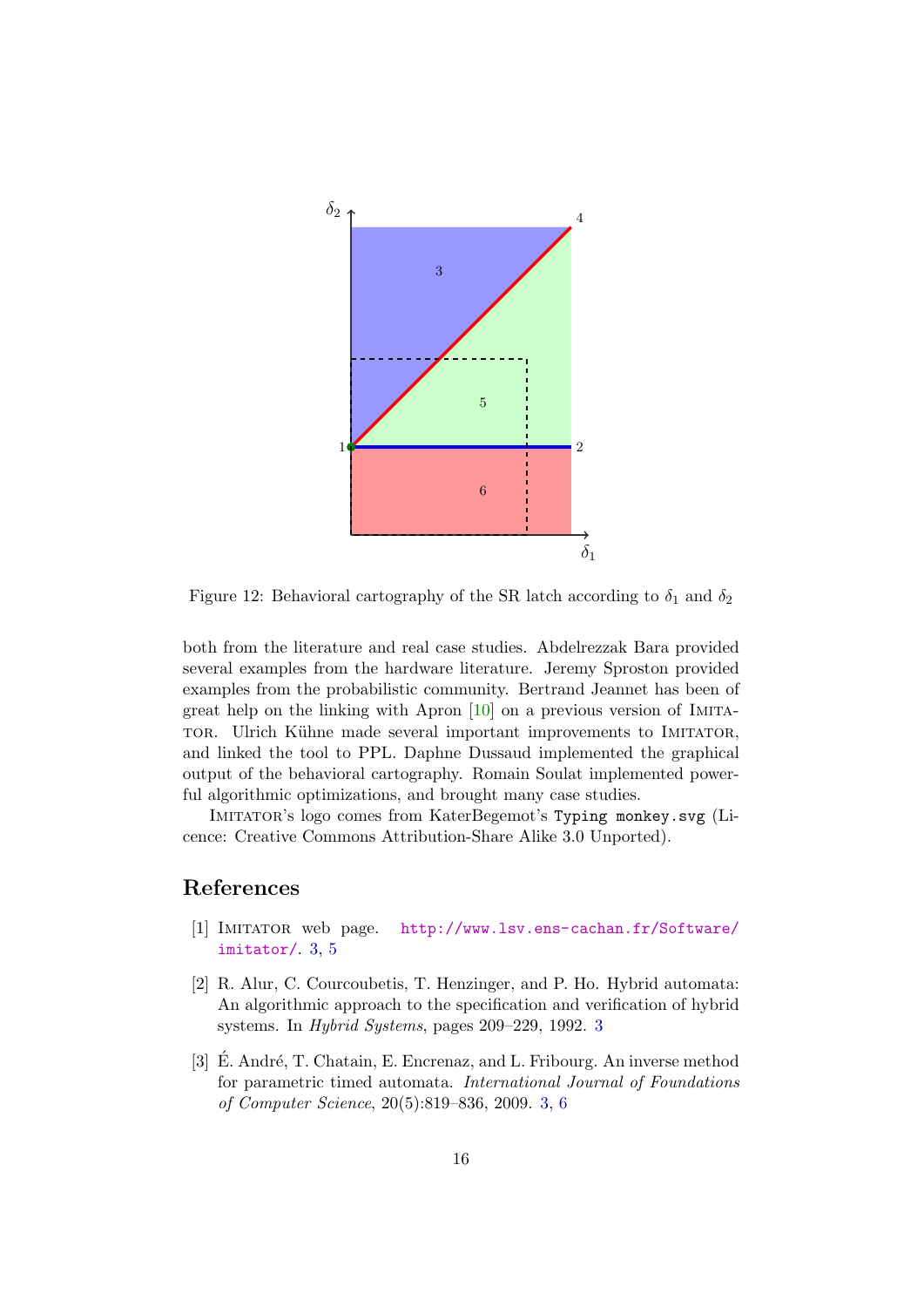- <span id="page-16-5"></span>[4] E. André and L. Fribourg. Behavioral cartography of timed automata. In RP'10, volume 6227 of LNCS, pages 76–90. Springer, 2010. [6,](#page-5-5) [7](#page-6-2)
- <span id="page-16-0"></span>[5] E. André, L. Fribourg, U. Kühne, and R. Soulat. IMITATOR 2.5: A tool for analyzing robustness in scheduling problems. In FM'12, volume 7436 of LNCS, pages 33–36, Paris, France, 2012. Springer. [1,](#page-0-0) [3](#page-2-4)
- <span id="page-16-3"></span>[6]  $\dot{E}$ . André, L. Fribourg, and R. Soulat. Enhancing the inverse method with state merging. In NFM'12, volume 7226 of LNCS, pages 100–105. Springer, 2012. [5,](#page-4-4) [10](#page-9-1)
- <span id="page-16-4"></span>[7] R. Bagnara, P. M. Hill, and E. Zaffanella. The Parma Polyhedra Library: Toward a complete set of numerical abstractions for the analysis and verification of hardware and software systems. Science of Computer Programming, 72(1–2):3–21, 2008. [5](#page-4-4)
- <span id="page-16-1"></span>[8] E. M. Clarke, O. Grumberg, S. Jha, Y. Lu, and H. Veith. Counterexample-guided abstraction refinement. In CAV '00, pages 154– 169. Springer-Verlag, 2000. [3](#page-2-4)
- <span id="page-16-6"></span>[9] D. Harris and S. Harris. Digital Design and Computer Architecture. Morgan Kaufmann Publishers Inc., San Francisco, CA, USA, 2007. [11](#page-10-1)
- <span id="page-16-7"></span>[10] B. Jeannet and A. Miné. Apron: A library of numerical abstract domains for static analysis. In CAV'09, volume 5643 of LNCS, pages 661–667. Springer, 2009. [16](#page-15-4)
- <span id="page-16-2"></span>[11] N. Markey. Robustness in real-time systems. In SIES'11, pages 28–34. IEEE, 2011. [3](#page-2-4)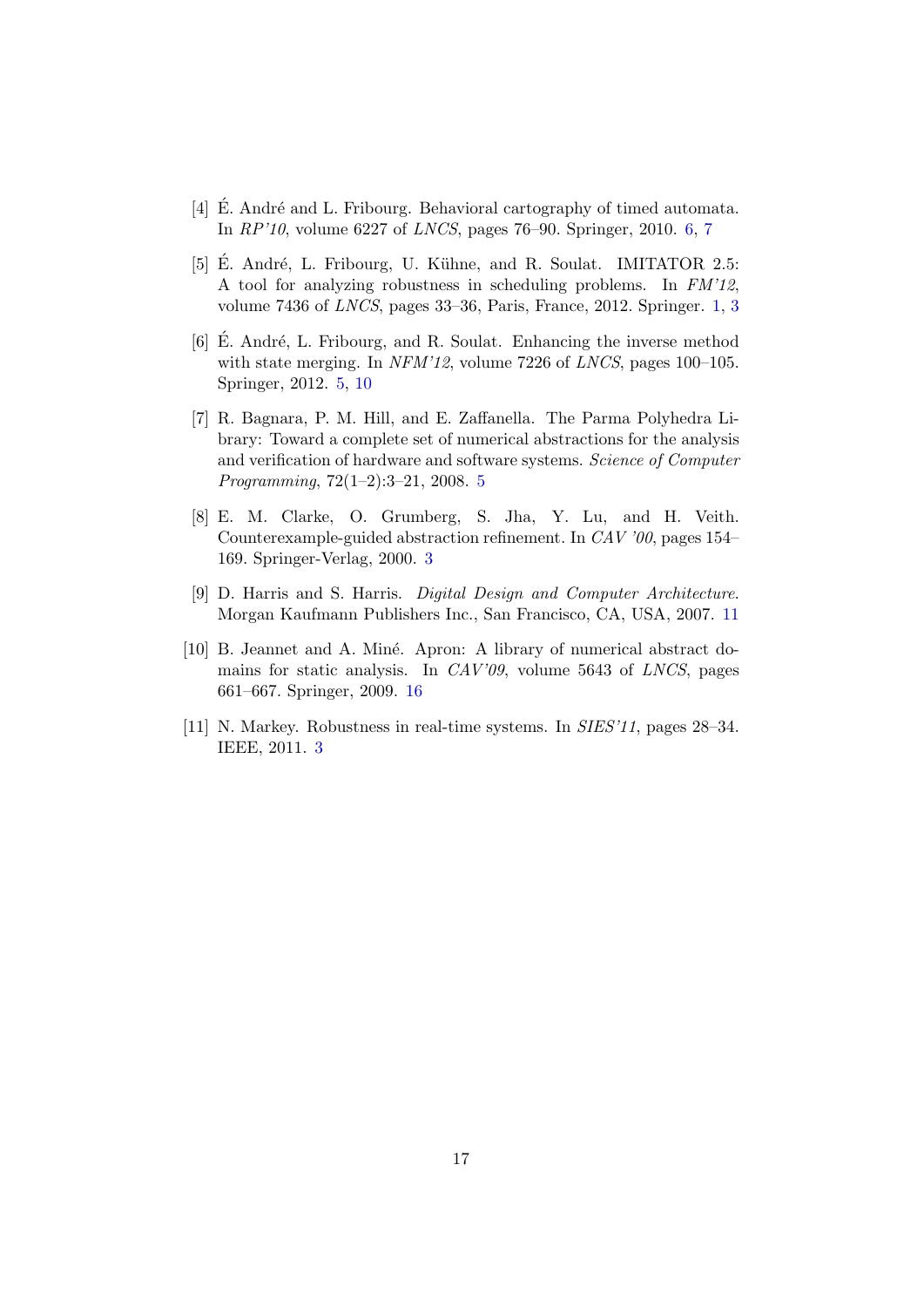# <span id="page-17-0"></span>A Source Code of the Example

### <span id="page-17-1"></span>A.1 Main Input File

```
1 −−∗∗∗∗∗∗∗∗∗∗∗∗∗∗∗∗∗∗∗∗∗∗∗∗∗∗∗∗∗∗∗∗∗∗∗∗∗∗∗∗∗∗∗∗∗∗∗∗∗∗∗∗∗∗∗∗∗∗∗∗ − −
2 −−∗∗∗∗∗∗∗∗∗∗∗∗∗∗∗∗∗∗∗∗∗∗∗∗∗∗∗∗∗∗∗∗∗∗∗∗∗∗∗∗∗∗∗∗∗∗∗∗∗∗∗∗∗∗∗∗∗∗∗∗ − −
        Laboratoire Specification et Verification
4 -5 −− Race on a digital circuit (SR Latch)
6 -7 −− E tienne ANDRE
8 −−
9 \text{ -- } \text{Create: } 2010/03/19_{10} –– Last modified : 2010/03/24
11 −−∗∗∗∗∗∗∗∗∗∗∗∗∗∗∗∗∗∗∗∗∗∗∗∗∗∗∗∗∗∗∗∗∗∗∗∗∗∗∗∗∗∗∗∗∗∗∗∗∗∗∗∗∗∗∗∗∗∗∗∗ − −
12 −−∗∗∗∗∗∗∗∗∗∗∗∗∗∗∗∗∗∗∗∗∗∗∗∗∗∗∗∗∗∗∗∗∗∗∗∗∗∗∗∗∗∗∗∗∗∗∗∗∗∗∗∗∗∗∗∗∗∗∗∗ − −
13
14 var ckNor1 , ckNor2 , s
15 : clock;16
dNor1_l, dNor1_u,
dNor2_l, dNor2_u,
19 t down
<sup>20</sup> : parameter ;
21
22
23 −−∗∗∗∗∗∗∗∗∗∗∗∗∗∗∗∗∗∗∗∗∗∗∗∗∗∗∗∗∗∗∗∗∗∗∗∗∗∗∗∗∗∗∗∗∗∗∗∗∗∗∗∗∗∗∗∗∗∗∗∗ − −
24 automaton norGate1
25 −−∗∗∗∗∗∗∗∗∗∗∗∗∗∗∗∗∗∗∗∗∗∗∗∗∗∗∗∗∗∗∗∗∗∗∗∗∗∗∗∗∗∗∗∗∗∗∗∗∗∗∗∗∗∗∗∗∗∗∗∗ − −
26 synclabs : R Up , R Down , overQ Up , overQ Down ,
27 \qquad \qquad Q\_Up, \quad Q\_Down;28 initially Nor1_110;
29
30 −− UNSTABLE
31 loc Nor1.000: while ckNor1 \leq dNor1 \leq wait \32 when True sync R<sub>-Up</sub> do \{\} goto Nor1<sub>-100</sub>;
33 when True sync overQ-Up do \{\} goto Nor1-010;
34 when ckNor1 >= dNor1_l sync Q_Up do {} goto
              Nor1_001;
35
36 −− STABLE
37 loc Nor1_001: while True wait \{\}38 when True sync R<sub>-Up</sub> do \{ckNor1' = 0\} goto
              Nor1<sub>-101</sub>;
```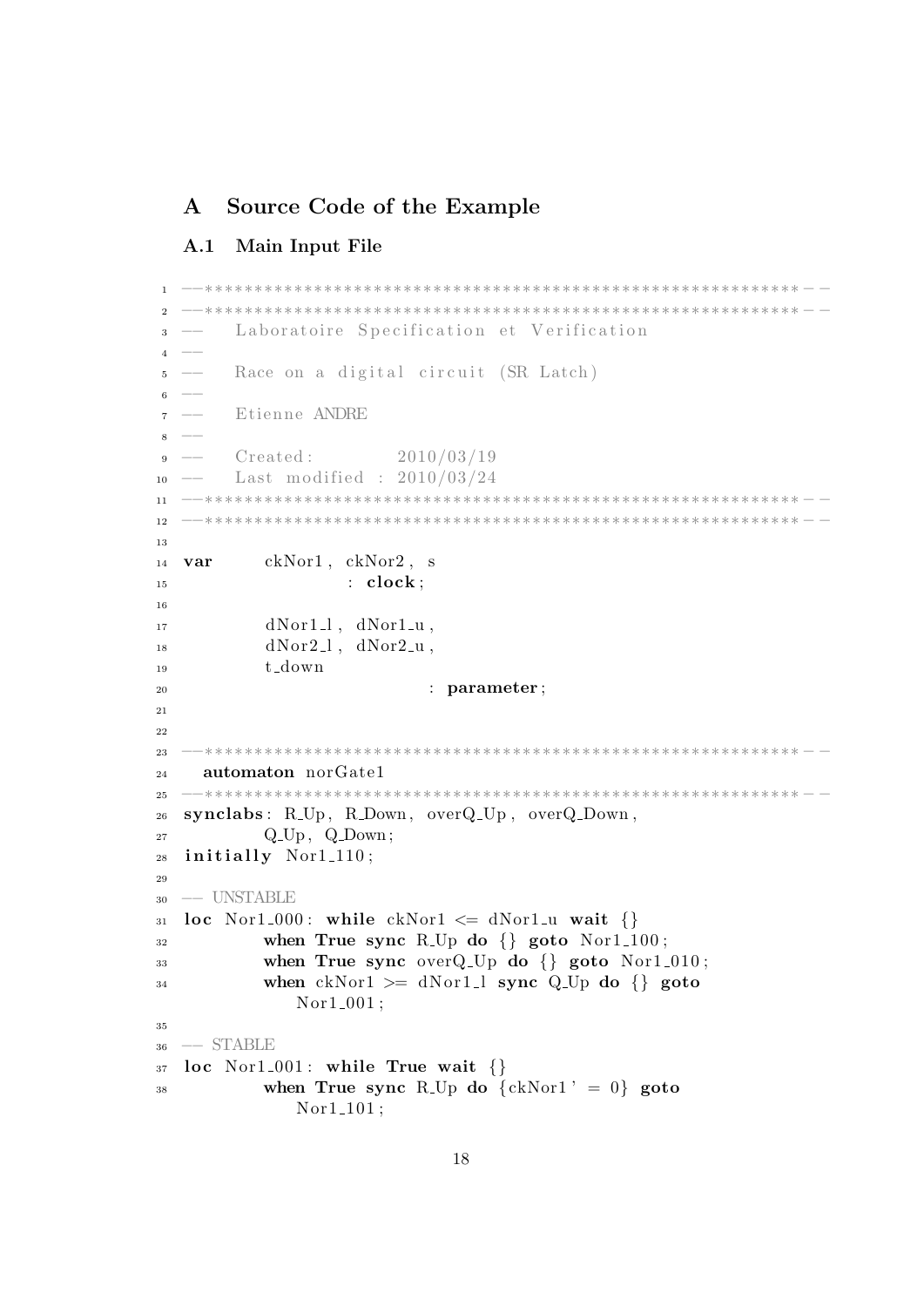```
39 when True sync over Q Up do \{ckNor1' = 0\} goto
              Nor1_011;40
41 −− STABLE
42 loc Nor1_010: while True wait \{\}\43 when True sync R<sub>-Up</sub> do {} goto Nor1<sub>-110</sub>;
44 when True sync over Q_Down do \{ckNor1' = 0\}goto Nor1.000;
45
46 −− UNSTABLE
47 loc Nor1_011: while ckNor1 \leq dNor1 \leq u wait \{\}48 when True sync R<sub>-Up</sub> do \{ckNor1' = 0\} goto
              Nor1_111;49 when True sync overQ-Down do \{ goto Nor1-001;
50 when ckNor1 \geq dNor1 \perp sync Q Down do \{\}\ goto
              Nor1_010;
51
52 −− STABLE
_{53} loc Nor1<sub>-100</sub>: while True wait \{\}54 when True sync R_Down do {ckNor1' = 0} goto
              Nor1_000;_{55} when True sync overQ_Up do \{ goto Nor1_110;
56
57 −− UNSTABLE
58 loc Nor1.101: while ckNor1 \leq dNor1 \leq u wait \{\}\59 when True sync R_Down do \{ goto Nor1_001;
60 when True sync over Q_Up do \{ckNor1' = 0\} goto
              Nor1_111;
61 when ckNor1 \geq dNor1 \perp sync Q Down do \{\}\ goto
              Nor1<sub>-100</sub>;
62
63 −− STABLE
64 loc Nor1_110: while True wait \{\}65 when True sync R_Down do \{ goto Nor1_010;
66 when True sync overQ Down do {} goto Nor1 100 ;
67
68 −− UNSTABLE
69 loc Nor1.111: while ckNor1 \leq dNor1.u wait \{ \}70 when True sync R_Down do \{ckNor1' = 0\} goto
              Nor1_011;
\gamma_1 when True sync over Q Down do \{ckNor1' = 0\}\text{goto Not-101};\gamma<sup>72</sup> when ckNor1 >= dNor1_1 sync Q_Down do {} goto
              Nor1<sub>-110</sub>;
```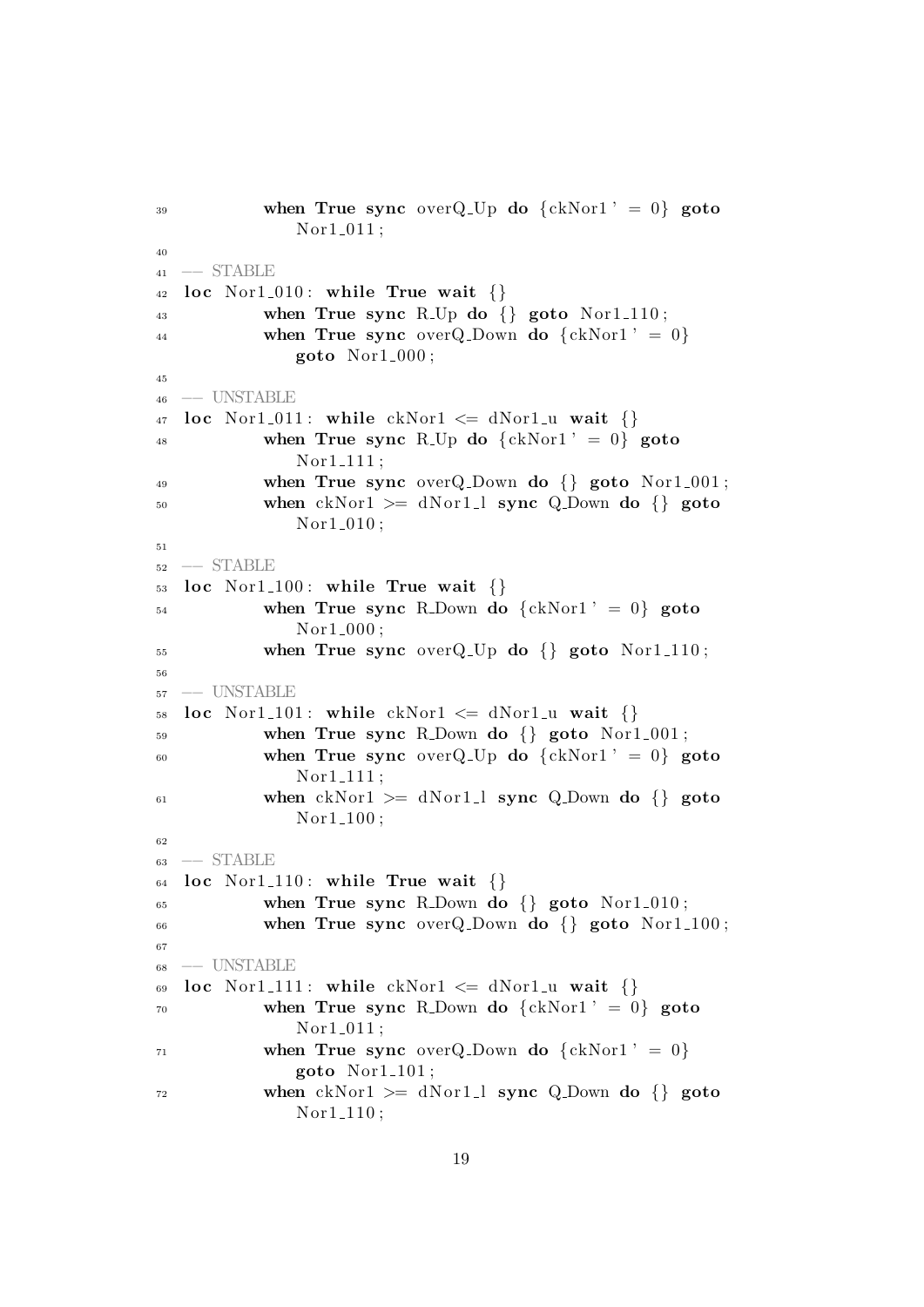```
73
74 end - norGate1
75
76
77 −−∗∗∗∗∗∗∗∗∗∗∗∗∗∗∗∗∗∗∗∗∗∗∗∗∗∗∗∗∗∗∗∗∗∗∗∗∗∗∗∗∗∗∗∗∗∗∗∗∗∗∗∗∗∗∗∗∗∗∗∗ − −
78 automaton norGate2
79 −−∗∗∗∗∗∗∗∗∗∗∗∗∗∗∗∗∗∗∗∗∗∗∗∗∗∗∗∗∗∗∗∗∗∗∗∗∗∗∗∗∗∗∗∗∗∗∗∗∗∗∗∗∗∗∗∗∗∗∗∗ − −
80 synclabs: Q_Up, Q_Down, S_Up, S_Down,
81 overQ_Up, overQ_Down;
s_2 - initially Nor2_110;
83 initially Nor2_001;
84
85 −− UNSTABLE
86 loc Nor2_000: while ckNor2 \leq dNor2_u wait \{\}87 when True sync Q.Up do \{ \} goto Nor2.100;
88 when True sync S<sub>-Up</sub> do {} goto Nor2<sub>-010</sub>;
89 when ckNor2 >= dN o r 2 l sync overQ Up do {}
              goto Nor2_001;
90
91 -- STABLE
92 loc Nor2_001: while True wait \{\}93 when True sync Q.Up do \{ckNor2' = 0\} goto
               Nor2_101;
94 when True sync S<sub>-Up</sub> do \{ckNor2' = 0\} goto
               Nor2_011;95
96 −− STABLE
97 loc Nor2_010: while True wait \{\}\98 when True sync Q-Up do \{ \} goto Nor2-110;
99 when True sync S<sub>-Down</sub> do \{ckNor2' = 0\} goto
               Nor2_000;
100
101 -- UNSTABLE
102 loc Nor2_011: while ckNor2 \leq dNor2_u wait \{\}\103 when True sync Q_Up do \{ckNor2' = 0\} goto
               Nor2-111:_{104} when True sync S_Down do {} goto Nor2_001;
105 when ckNor2 \geq dNor2 \perp l sync overQ_Down do {}
              goto Nor2_010;
106
107 −− STABLE
108 loc Nor2_100: while True wait \{\}109 when True sync Q Down do \{ckNor2' = 0\} goto
               Nor2_000;
```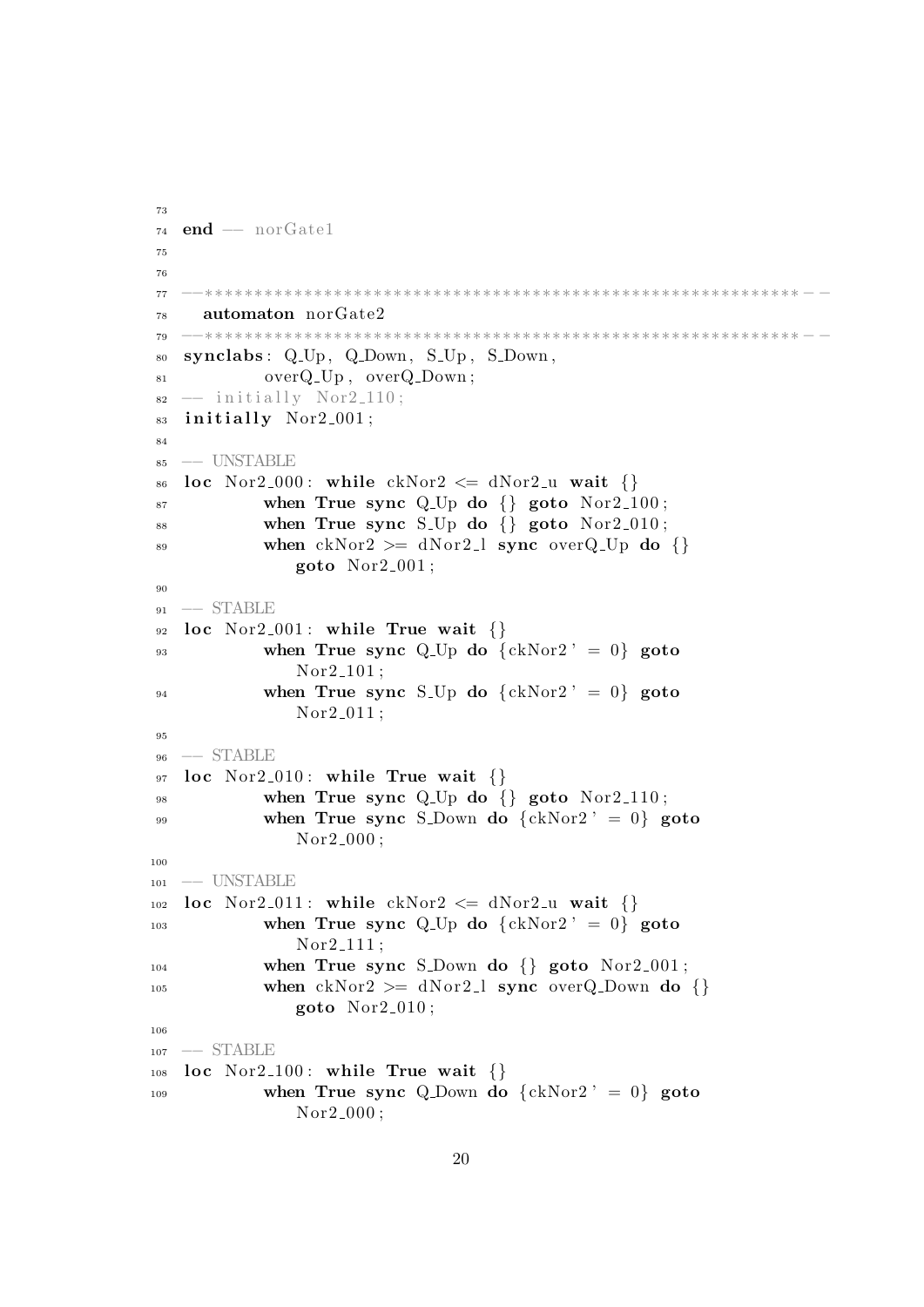```
_{110} when True sync S<sub>-Up</sub> do \{ goto Nor2<sub>-110</sub>;
111
112 −− UNSTABLE
113 loc Nor2_101: while ckNor2 \leq dNor2-u wait \{\}114 when True sync Q.Down do \{ goto Nor2.001;
<sup>115</sup> when True sync S<sub>-Up</sub> do \{ckNor2' = 0\} goto
                Nor2_1111:
116 when ckNor2 \geq dNor2 \perp sync overQ Down do \{\}goto Nor2-100;
117
118 −− STABLE
119 loc Nor2_110: while True wait \{\}120 when True sync Q Down do \{ goto Nor2 010;
121 when True sync S_Down do \{ goto Nor2_100;
122
123 −− UNSTABLE
124 loc Nor2_111: while ckNor2 \leq dNor2-u wait \{\}<sup>125</sup> when True sync Q Down do \{ckNor2' = 0\} goto
                Nor2_011 ;
<sup>126</sup> when True sync S<sub>-Down</sub> do \{ckNor2' = 0\} goto
                Nor2_101 ;
127 when ckNor2 \geq dNor2 \perp sync overQ_Down do {\n}goto Nor2.110;
128
_{129} end - norGate2
130
131
132 −−∗∗∗∗∗∗∗∗∗∗∗∗∗∗∗∗∗∗∗∗∗∗∗∗∗∗∗∗∗∗∗∗∗∗∗∗∗∗∗∗∗∗∗∗∗∗∗∗∗∗∗∗∗∗∗∗∗∗∗∗ − −
133 automaton env
134 −−∗∗∗∗∗∗∗∗∗∗∗∗∗∗∗∗∗∗∗∗∗∗∗∗∗∗∗∗∗∗∗∗∗∗∗∗∗∗∗∗∗∗∗∗∗∗∗∗∗∗∗∗∗∗∗∗∗∗∗∗ − −
135 synclabs: R.Down, R.Up, S.Down, S.Up;
_{136} initially env<sub>-11;</sub>
137
_{138} -− ENVIRONMENT : first S then R at constant time
139 loc env<sub>-11</sub>: while True wait \{\}<sup>140</sup> when True sync S<sub>-Down</sub> do \{s' = 0\} goto env<sub>-10</sub>;
141
142 loc env<sub>-10</sub>: while s \leq t-down wait \{\}143 when s = t_ddown sync R.Down do \{\} goto
                env final;
144
145 loc env-final: while True wait \{\}\146
147 end - env
```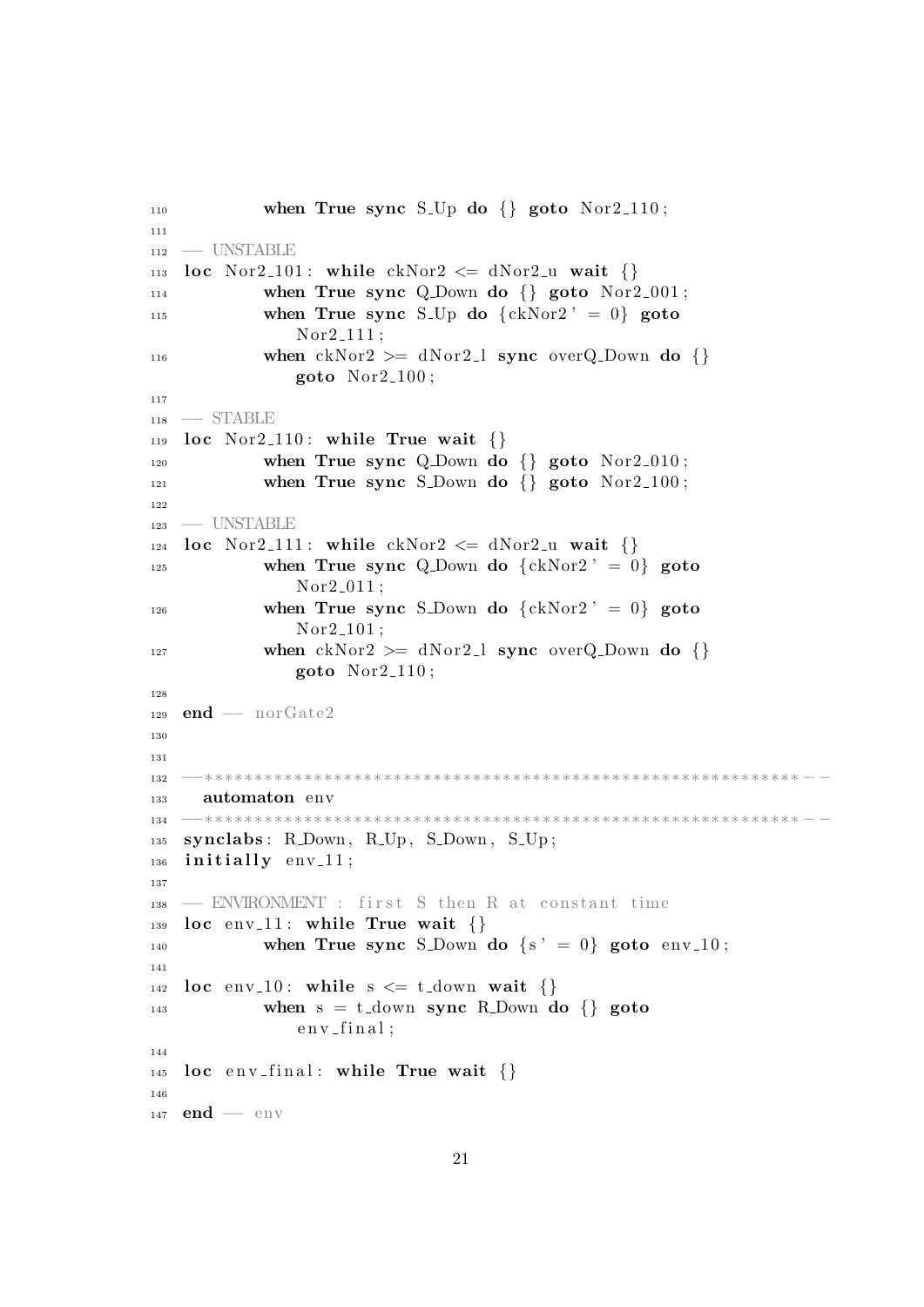```
148
149 −−∗∗∗∗∗∗∗∗∗∗∗∗∗∗∗∗∗∗∗∗∗∗∗∗∗∗∗∗∗∗∗∗∗∗∗∗∗∗∗∗∗∗∗∗∗∗∗∗∗∗∗∗∗∗∗∗∗∗∗∗ − −
150 −− ANALYSIS
151 −−∗∗∗∗∗∗∗∗∗∗∗∗∗∗∗∗∗∗∗∗∗∗∗∗∗∗∗∗∗∗∗∗∗∗∗∗∗∗∗∗∗∗∗∗∗∗∗∗∗∗∗∗∗∗∗∗∗∗∗∗ − −
152
153 var init : region;
154
155 init := True
156 −−−−−−−−−−−−−−−−−−−−−−−−−−−−−−−−−−−−−−−−−−−−−−−−−−−−−−−−−−−−
157 −− INITIAL LOCATIONS
158 −−−−−−−−−−−−−−−−−−−−−−−−−−−−−−−−−−−−−−−−−−−−−−−−−−−−−−−−−−−−
159 −− S and R down
\& loc [norGate1] = Nor1_100
\& \text{loc} [\text{norGate2}] = \text{Nor2}_010\& \text{loc} [\text{env}] = \text{env} \cdot 11163
164 −−−−−−−−−−−−−−−−−−−−−−−−−−−−−−−−−−−−−−−−−−−−−−−−−−−−−−−−−−−−
165 −− INITIAL CONSTRAINTS
166 −−−−−−−−−−−−−−−−−−−−−−−−−−−−−−−−−−−−−−−−−−−−−−−−−−−−−−−−−−−−
\& \cosh 167 = 0168 \hspace{2.5cm} \& \hspace{2.5cm} c \, \mathrm{k} \, \mathrm{N} \, \mathrm{or} \, 2 \hspace{2.5cm} = \, 0\& s \qquad \qquad = 0170
\& dNor1_l >= 0
\& dNor2_l >= 0
173
\text{if } \& \text{ dNor1\_l} \leq \text{ dNor1\_u}\text{or } 2l \leq d \text{Nor2}_{\text{u}}176 ;
```
# <span id="page-21-0"></span>A.2  $V_0$  File

| 1              |                |            |
|----------------|----------------|------------|
| <sup>2</sup>   | $-$ V $\alpha$ |            |
| 3              |                |            |
| $\overline{4}$ | $&$ dNor1_1    | $=$ 3      |
| $\overline{5}$ | $&$ dNor1_u    | $= 3$ . 20 |
| 6              | $& dNor2_l$    | $= 5$      |
| $\overline{7}$ | $& dNor2-u$    | $= 5$ . 20 |
| 8              | $& t_d$        | $= 10$     |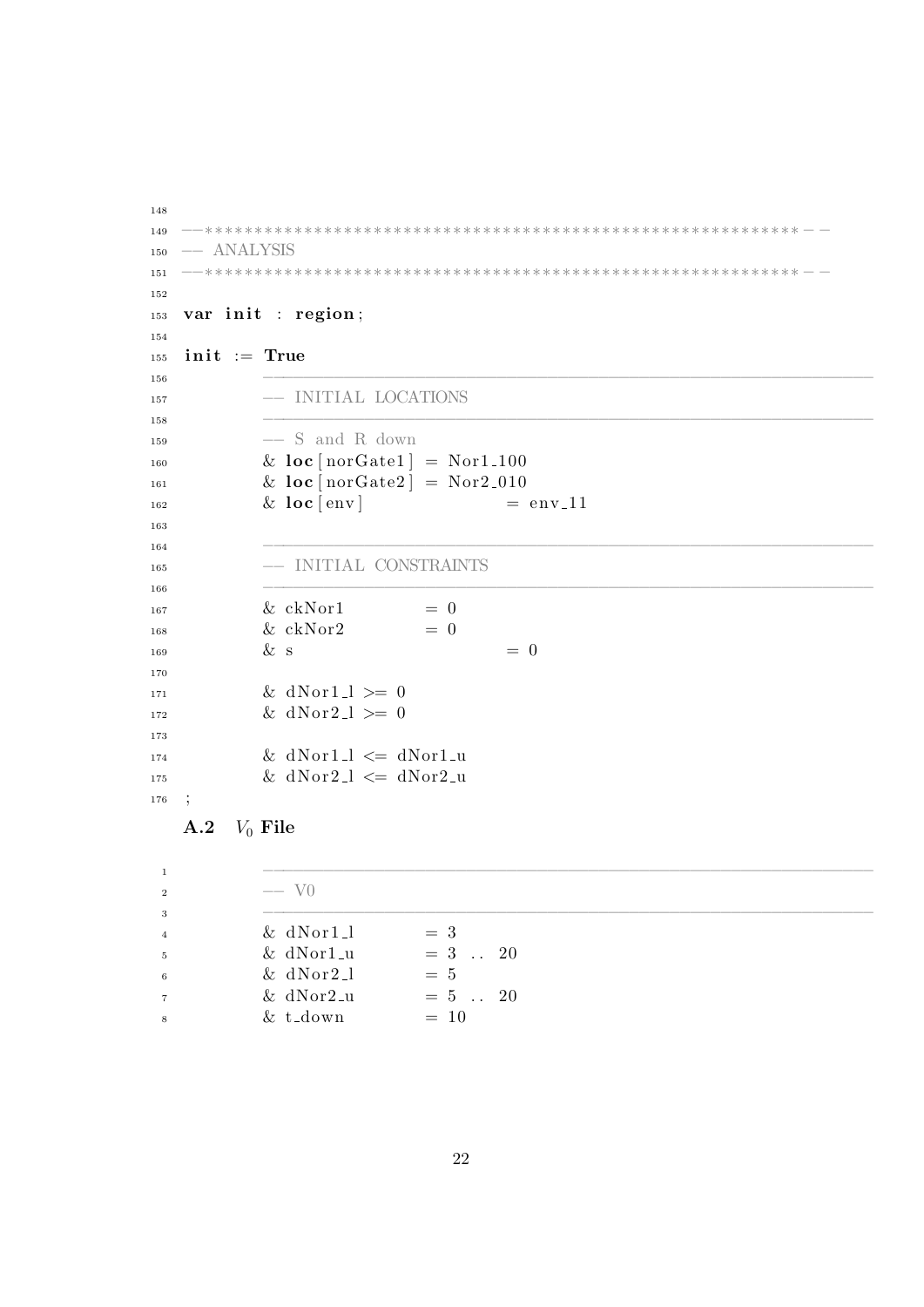# <span id="page-22-0"></span>B Complete Grammar

### <span id="page-22-1"></span>B.1 Grammar of the Input File

IMITATOR input is described by the following grammar. Non-terminals appear within angled parentheses. A non-terminal followed by two colons is defined by the list of immediately following non-blank lines, each of which represents a legal expansion. Input characters of terminals appear in typewritter font. The meta symbol  $\epsilon$  denotes the empty string.

The text in green is not taken into account by IMITATOR, but is allowed (or sometimes necessary) in order to allow the compatibility with HyTech files.

```
\langleimitator_input\rangle ::
       \langle automata\_descriptions \rangle \langle init \rangle
```
We define each of those two components below.

#### <span id="page-22-2"></span>B.1.1 Automata Descriptions

```
\langle automata\_descriptions \rangle ::\langle declarations \rangle \langle automata \rangle\langle declarations \rangle ::
      var \langle var\_lists \rangle\langle var\_lists \rangle ::\langle var\_list \rangle : \langle var\_type \rangle; \langle var\_lists \rangle\epsilon\langle var\_list \rangle ::<name>
        \langlename>, \langle var\_list \rangle\langle var\_type \rangle ::clock
       discrete
       | parameter
\langle automata \rangle ::
        \langleautomaton\rangle \langleautomata\rangle\epsilon\langleautomaton\rangle ::
      automaton <name> \langle prolog \rangle \langle locations \rangle end
```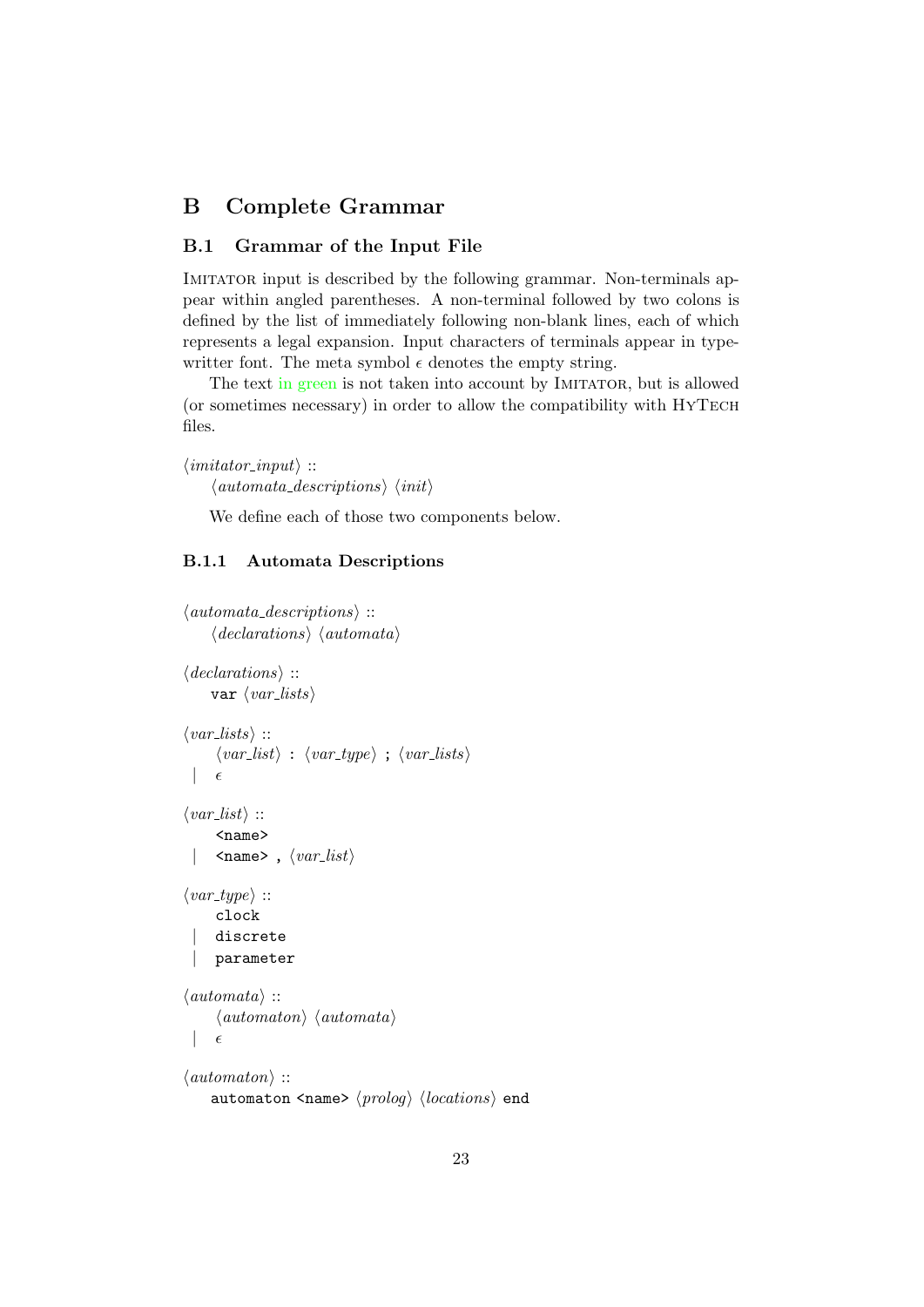```
\langle proboq \rangle ::
        \langle initialization \rangle \langle sync\text{-}labels \rangle\langle sync\text{-}labels \rangle \langle initialization \rangle\langle sync\_labels \rangle\langle initialization \rangle ::initially \langlename> \langle state\_initialization \rangle;
\langle state\_initialization \rangle ::\&\ \langle convex\_predicate \rangle\epsilon\langle sync\_{labels}\rangle ::synclabs : \langle sync\_var\_list \rangle ;
\langle sync\_var\_list \rangle ::\langle sync\_var\_nonempty\_list \rangle\epsilon\langle sync\_var\_nonempty\_list \rangle ::\langlename>, \langle sync\_var\_nonempty\_list \rangle| <name>
\langle locations \rangle ::\langle location \rangle \langle locations \rangle\epsilon\langle locations \rangle ::loc <name> : while \langle convex\_predicate \rangle \langle stop\_opt \rangle \langle wait\_opt \rangle \langle transitions \rangle\langle wait\_opt \rangle ::wait()
       wait
  |\epsilon|\langle stop\_opt \rangle ::stop{ \langle \mathit{var\_list} \rangle }\epsilon\langle transitions \rangle ::
        \langle transition \rangle \langle transitions \rangle\epsilon\langle transition \rangle ::
      when \langle convex\_predicate \rangle \langle update\_synchronization \rangle goto \langle name \rangle;
```

```
24
```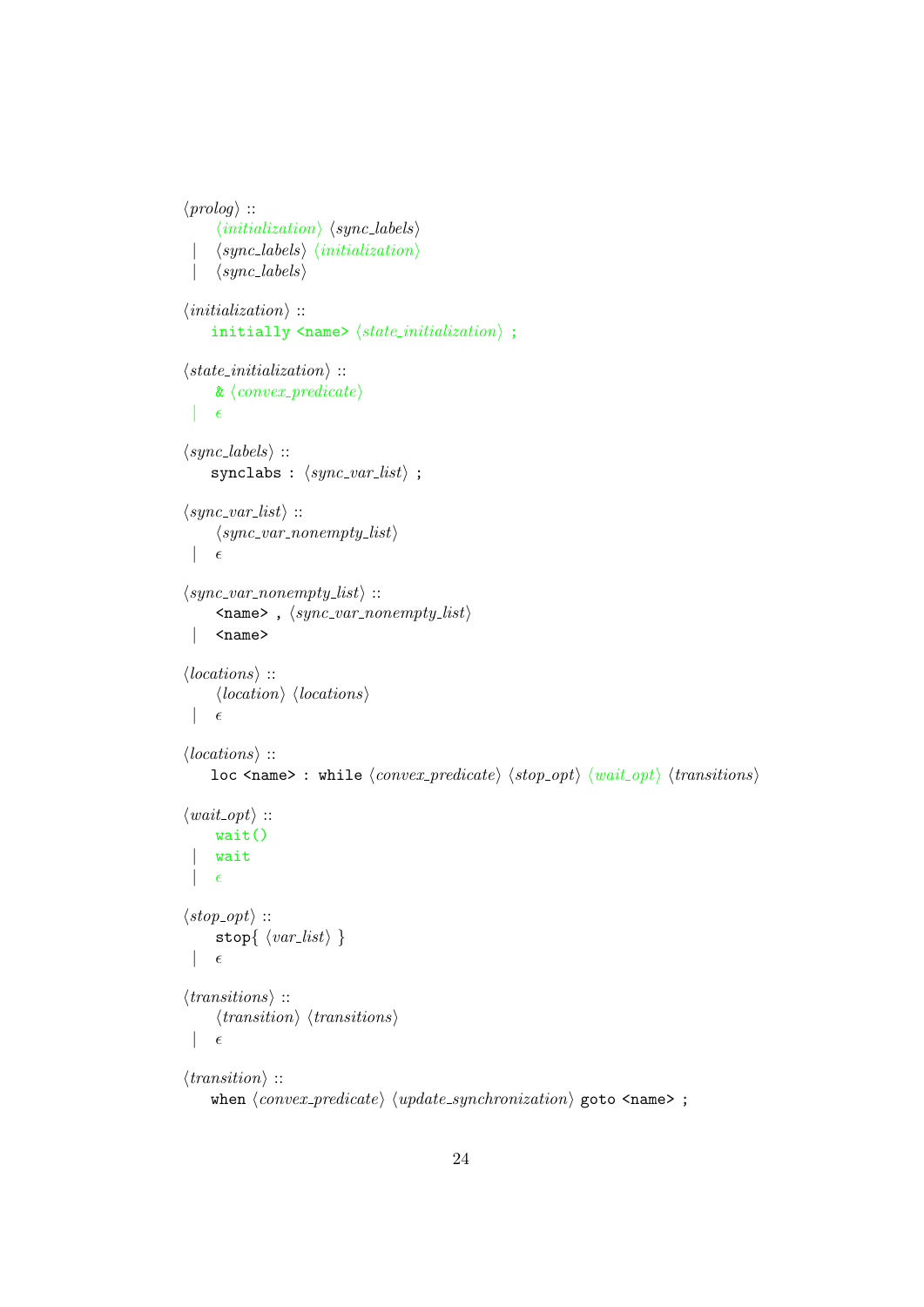```
\langle update\_synchronization \rangle ::\langle updates\rangle\langle syn\_label\rangle\langle up dates \rangle \langle syn\_label \rangle\langle syn\_label\rangle \langle updates\rangle\epsilon\langle updates \rangle ::
      do (\langle update\_list \rangle)
\langle update\_list \rangle ::\langle update\_nonempty\_list \rangle\epsilon\langle update\_nonempty\_list \rangle ::\langle update \rangle, \langle update\_nonempty\_list \rangle\langle update \rangle\langle update \rangle ::\langle name> ' = \langle linear_expression}
\langle syn\_label\rangle ::sync <name>
\langle convex\_predicate \rangle ::\langle linear\_constraint \rangle \& \langle convex\_predicate \rangle| \langle linear\_constraint \rangle\langle linear\_constraint \rangle ::\langle linear_{expression} \rangle \langle relop \rangle \langle linear_{expression} \rangle| True
       | False
\langle \text{relop} \rangle ::
        \overline{\left( \right)}\left\langle =\right\rangle=>=\rightarrow\langle linear_{expression} \rangle ::\langle linear\_term \rangle\langle linear_{expression} \rangle + \langle linear_{term} \rangle| \langle linear\_expression \rangle - \langle linear\_term \rangle
```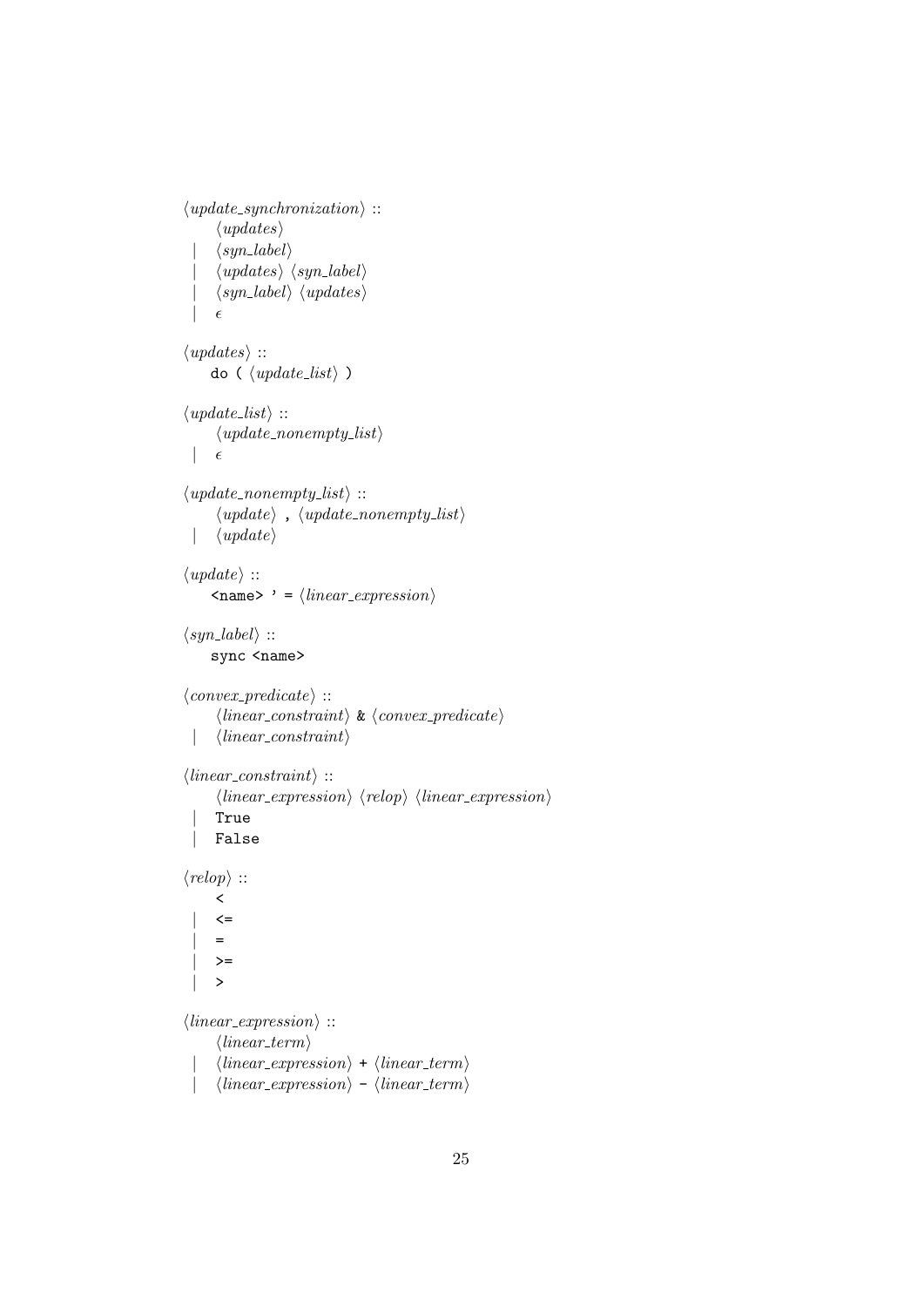```
\langle linear\_term \rangle ::\langle rational \rangle\langle rational \rangle <name>
         \langle rational \rangle * \langle name \rangle| <name>
         \langle \; \langle linear\_term \rangle \; \rangle\langle rational \rangle ::\langleinteger\rangle\langle float \rangle| \langle integer \rangle / \langle pos\_integer \rangle\langle \text{integer} \rangle ::\langle pos\_integer \rangle- \langle pos\_integer \rangle\langle pos\_integer \rangle ::<int>
\langle float \rangle ::\langle pos\_float \rangle- \langle pos_{\tau}float \rangle\langle pos\_float \rangle ::<float>
```
### <span id="page-25-0"></span>B.1.2 Initial State

```
\langle init \rangle ::\langle init\_declaration \rangle \langle init\_definition \rangle \langle bad\_definition \rangle \langle reach\_command \rangle| \langle init\_declaration \rangle \langle init\_definition \rangle \langle reach\_command \rangle\langle init\_declaration \rangle ::var init : region ;
      \epsilon\langle reach\_command \rangle ::print ( reach forward from init endreach ) ;
      \epsilon\langle init\_definition \rangle ::init := \langle region\_expression \rangle ;
\langle region\_expression \rangle ::\langle state\_predicate \rangle\langle \langle region\_expression \rangle)
      \langle region\_expression \rangle \& \langle region\_expression \rangle
```